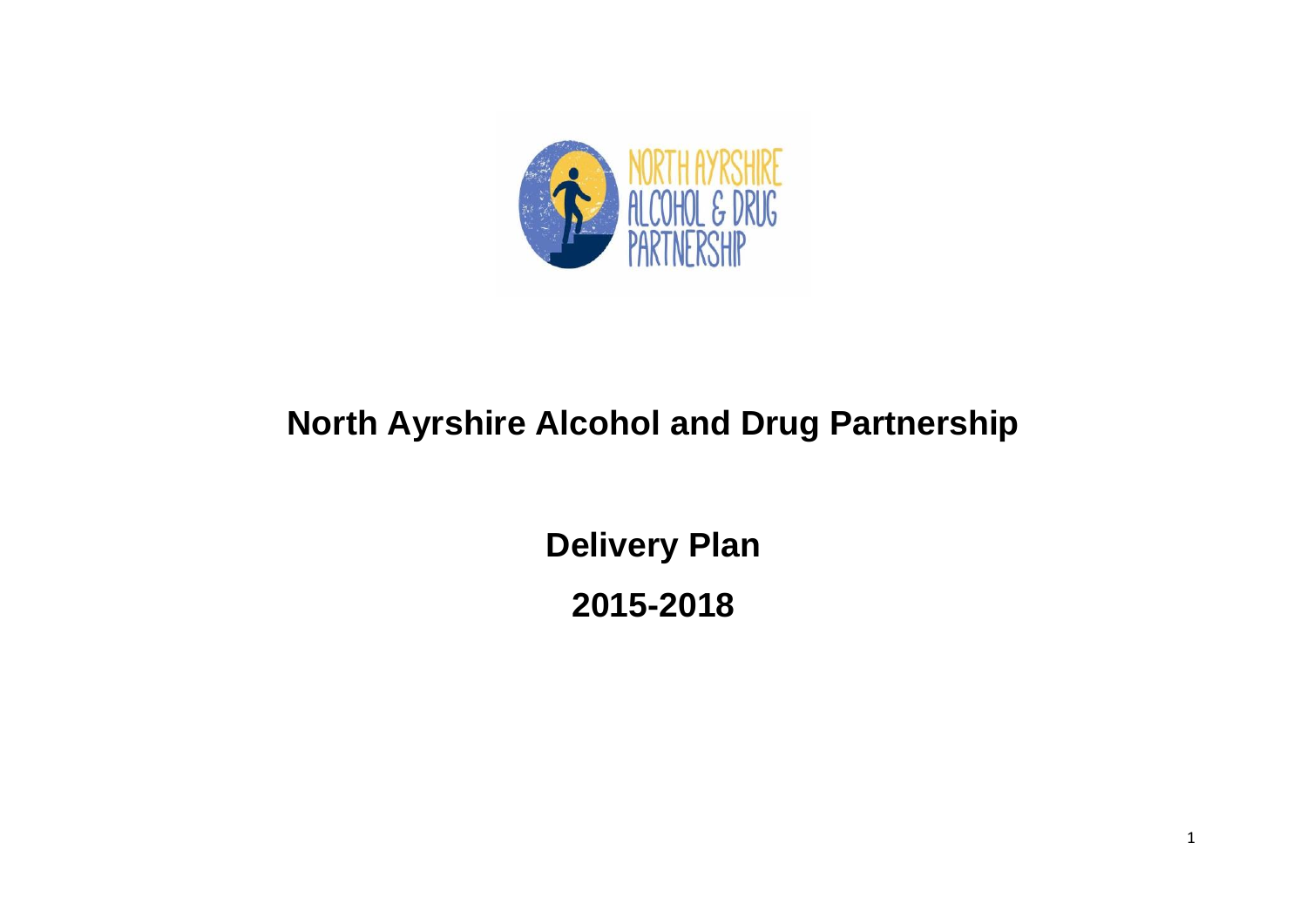#### **ADP Delivery Plan**

#### **1. Partner Organisations**

The Following organisations have agreed to the development and formation of this plan:

- o North Ayrshire Council
- o NHS Ayrshire and Arran
- o Police Scotland
- o Scottish Fire and Rescue Service
- o Third Sector Interface
- o South West Scotland Community Justice Authority
- o Recovery at Work (RaW) Committee
- o Jobcentre Plus

# **2. Introduction**

Alcohol & Drug Partnerships (ADPs) are responsible for developing local strategies to deliver improved core and local outcomes on the basis of local need, and for making investment decisions to achieve these. They also have a key role in delivering the national policy initiatives, *The Road to Recovery: A New Approach to Tackling Scotland's Drug Problem* (2008) and *Changing Scotland's Relationship with Alcohol: A Framework for Action* (2009)

The North Ayrshire ADP Joint Strategic Commissioning Plan 2015– 2018 sets out the approach to tackling alcohol and drug related problems and identifies some of the challenges we face in improving these outcomes for individuals, families and communities, which the ADP has adopted a "whole population approach". The ADP Delivery Plan reinforces this outcomes based approach to measuring success through a diverse range of activity by our respective sub-group partners and wider stakeholders. The overarching aim of the Delivery Plan is to support the population of North Ayrshire to build on their strengths.

The Delivery Plan defines what the ADP aspire to achieve over the next three years and the actions that are required to bring this about. This includes increasing the emphasis on preventative spend, earlier intervention and diversionary activity, as well as on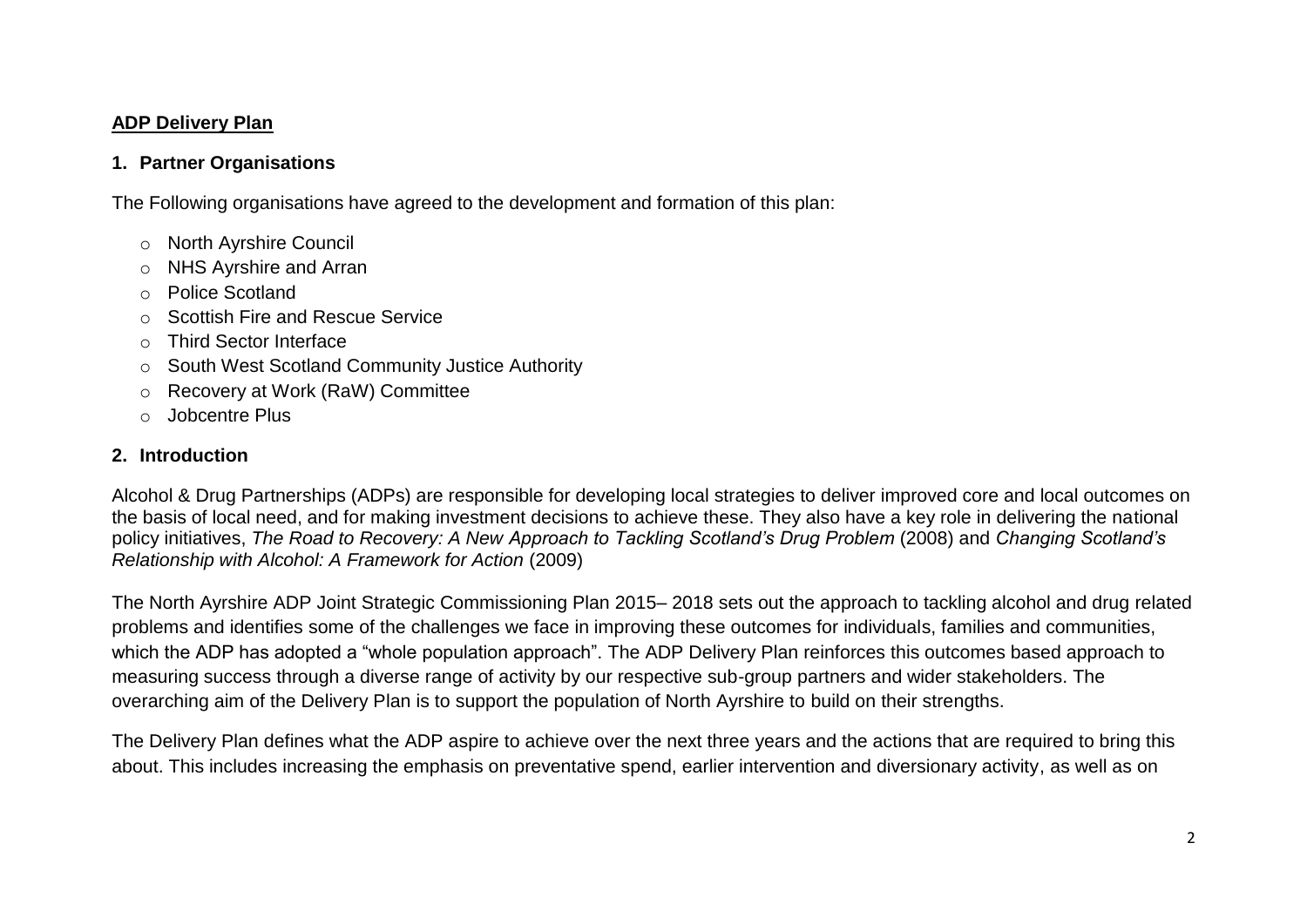ensuring treatment and support services are person-centred and recovery orientated and have a greater focus on service user engagement and peer support.

Each of the ADP sub-groups has a designated section within the Delivery Plan, along with ADP Committee, in order to demonstrate a clear focus on the delivery of actions that contributes to the strategic priorities of Prevention, Protection, Recovery and Communities, incorporating national and local outcomes, Ministerial priorities, Opioid Replacement Therapy recommendations and local contribution to the Single Outcome Agreement. In addition, for each sub group, they will utilise national and/or local performance data that indicates an initial baseline figure along with projected targets for the 3 year period, with a requirement to provide an update within annual reports. Activity will be measured through a variety of qualitative and quantitative methods.

\**A number of the national data indicators, available to the ADP, refer to several years ago and does not reflect the period of the Delivery Plan.*

In order to monitor ongoing progress, and to improve links between the ADP Committee and ADP sub-groups, each of the ADP sub-group chairs will be members of the ADP Committee where they will be required to provide a quarterly summary report demonstrating progress and highlighting areas for remedial action and resource allocation. In addition, there will be two newly formed sub-groups incorporating Contract Management, and Financial Management, which will monitor the delivery of ADP funded services.

In July 2013, all ADP's received a Quality Improvement letter from the Scottish Government detailing that the quality improvement framework is the focus of the next stage of delivery of the Road to Recovery and builds on recommendations within the Quality Alcohol Treatment and Support report - making sure quality is embedded across all services in Scotland: Quality in the provision of care, treatment and recovery services and quality in the data that will evidence the medium and long term outcomes of people in recovery.

The alcohol and drug quality improvement framework aims to drive a culture of self-assessment and validation of services, whereby ADPs will commission services based on evidence of meeting principles of care, which will be measured by a range of tools including quality indicators of recovery.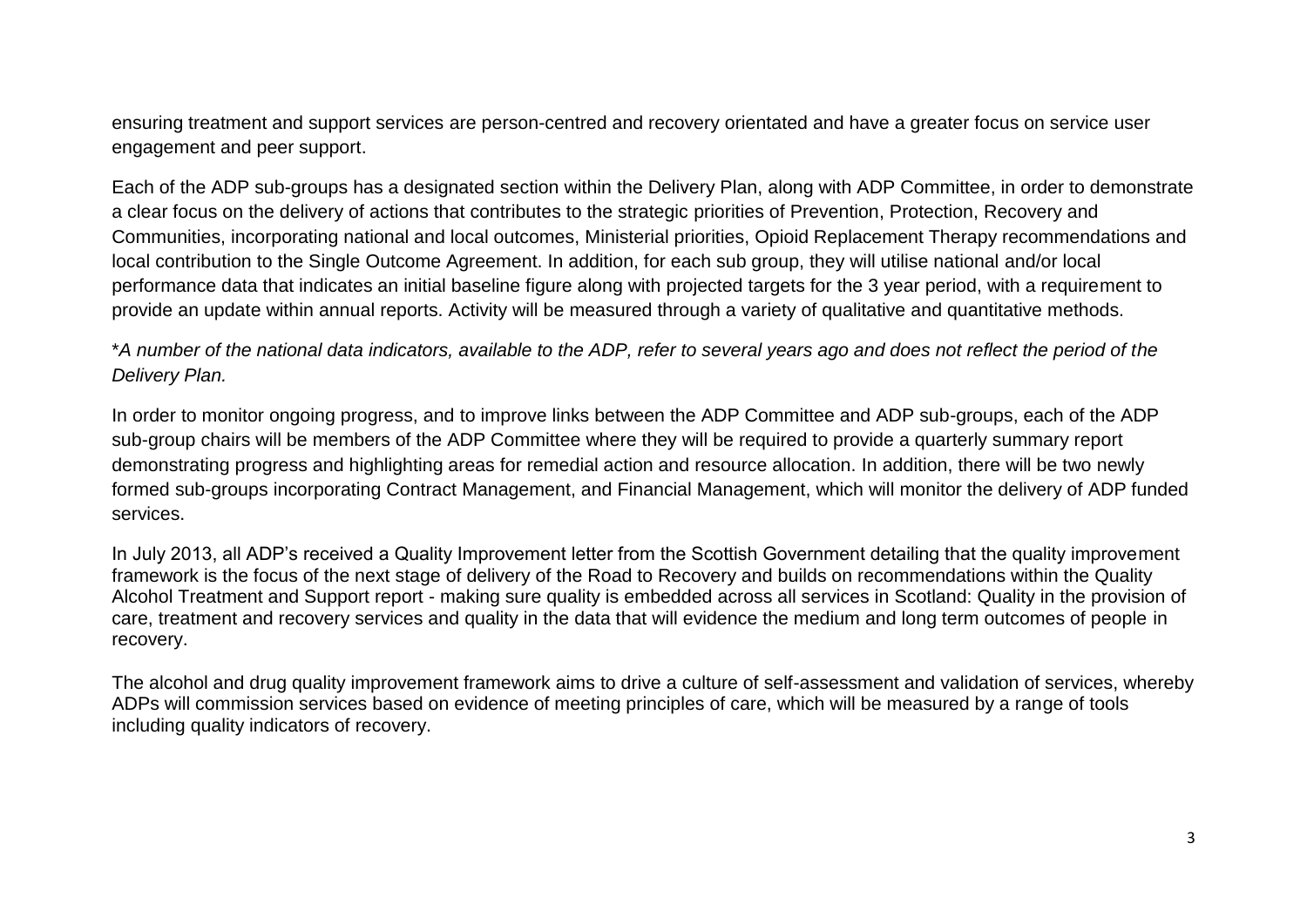Quality principles, improved data and evidence, and planning and reporting requirements will all contribute to effective Recovery Orientated Systems of Care (ROSC) across Scotland, where there is a clear need for an integrated approach to service planning, commissioning, design and delivery.

As of April 2015, North Ayrshire ADP now operates within the North Ayrshire Health and Social Care Partnership (H&SCP) framework with contribution to the Community Planning Partnerships (CPP) Single Outcome Agreement. As such there is a requirement to work alongside and complement the overarching Strategic Plans 5 Priorities. The ADP will seek approval and endorsement from the CPP/ H&SCP of the annual report detailing progress towards key strategic actions, prior to submission to the Scottish Government.

#### **3. Financial Investment**

The funding letter to ADPs in 2014/15 highlighted that funding is conditional on demonstrating progress towards both national and locally relevant alcohol and drugs outcomes and the delivery of Ministerial priorities.

Scottish Government provides earmarked funding to ADPs to help them deliver against agreed outcomes. While this funding is routed for administrative purposes via NHS Boards, it is a partnership resource and the full allocation must be directed to ADP level for decision-making, informed by robust needs assessment, and in line with recognised evidence base. Investment decisions should be transparent and made on a partnership basis in pursuit of locally agreed strategies and delivery plans, which seek to deliver nationally agreed core outcomes and local outcomes.

The 2015/16 budget allocation for North Ayrshire ADP was £658,613 (drugs) and £994,294 (alcohol). This represents a percentage allocation from the Ayrshire and Arran Health Board of 38.99% (drugs) and 36.78% (alcohol), based on formulae's being applied from estimated prevalence data. Whilst there is an expectation for the ADP to project 3 year budgets this presents a challenge due to the ADP only being in receipt of annual funding, which is not confirmed till after the start of each financial year. In addition, the ADP recognise the issues around short-term funding and recruiting and maintaining staffing levels within commissioned services, which may be detrimental in delivering towards targets.

Notwithstanding this matter the ADP had indicated a desire to invest in earlier intervention activity and this will be monitored through the Financial Management sub group.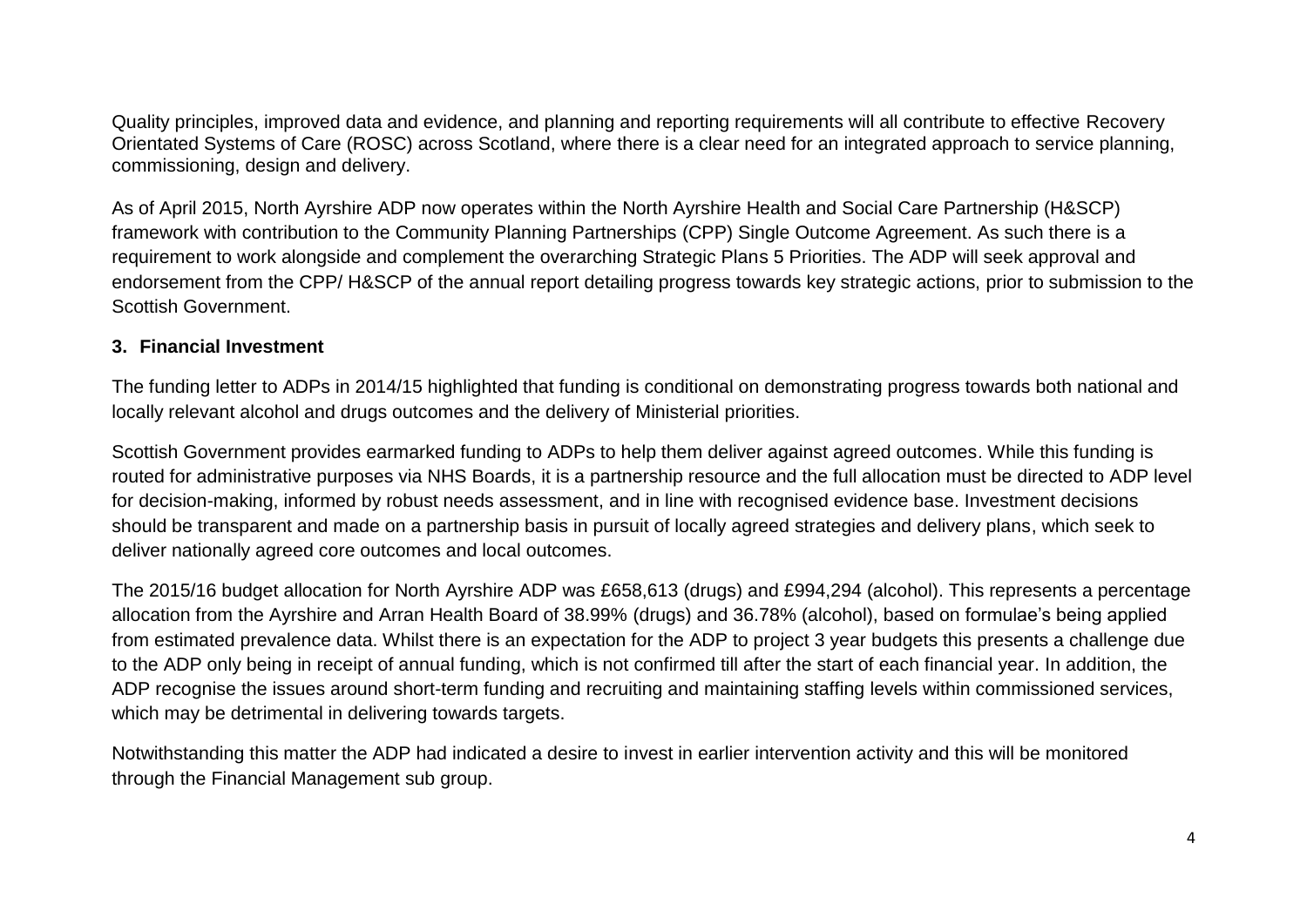# **4. NORTH AYRSHIRE ALCOHOL AND DRUG PARTNERSHIP: STRUCTURE (June 2015)**

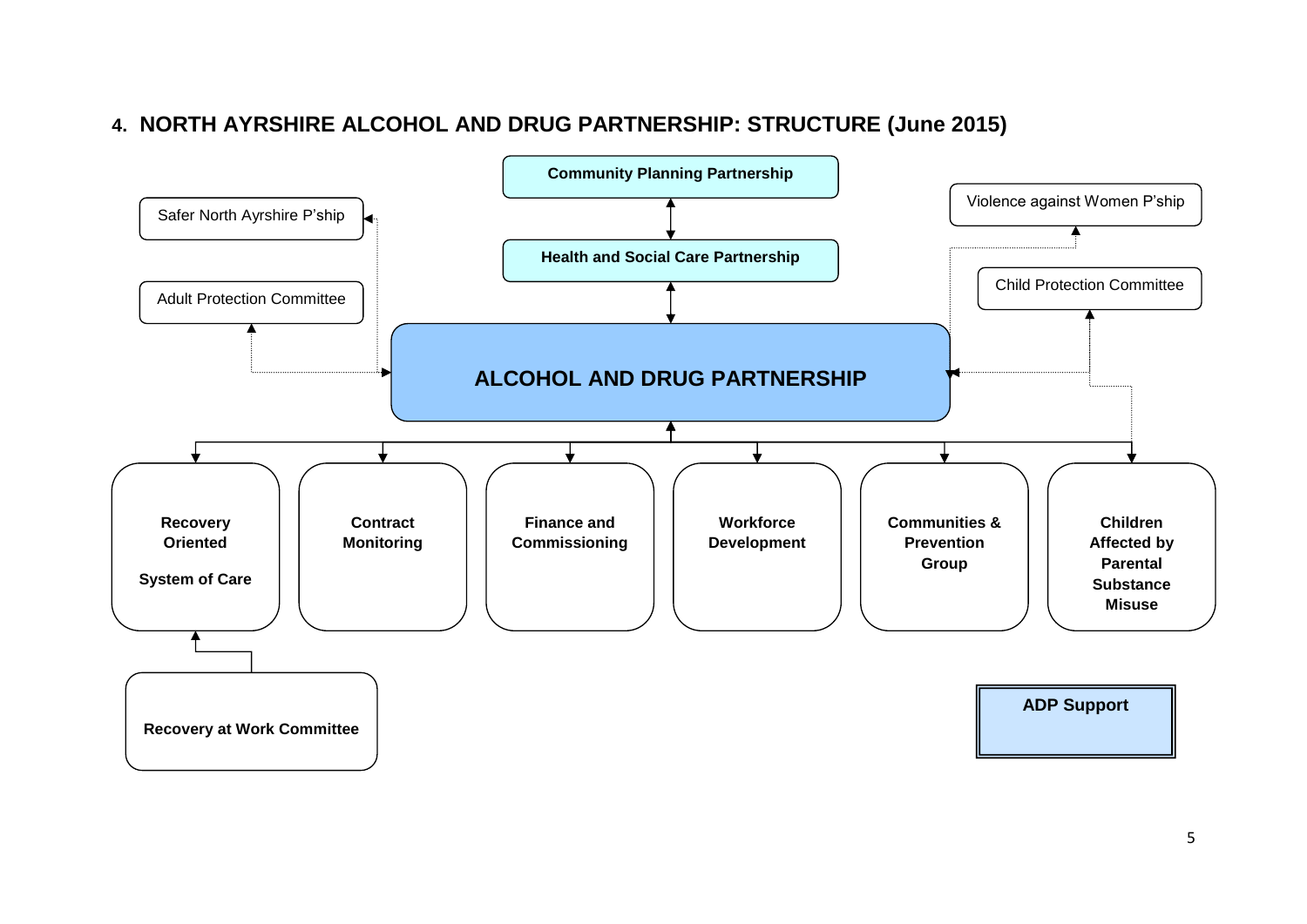The diagram provides details of the ADP framework, where a detailed plan for each of the sub groups is detailed within the Delivery Plan

The ADP structure will be amended in the coming year through forming two separate sub groups of the Finance, Commissioning and Performance Monitoring group. This will ensure the strategic priorities and key actions is fully being monitored within appropriate group activity.

The ADP Committee will monitor the following actions to ensure there is a clear thread from strategic delivery incorporated within sub group delivery plans.

# **5. ADP Committee**

| ADP Committee- Strategy delivery & needs assessment                                                                                                                                                                                                                                                                                                                                                                            |                                                                                                                                                                                                    |
|--------------------------------------------------------------------------------------------------------------------------------------------------------------------------------------------------------------------------------------------------------------------------------------------------------------------------------------------------------------------------------------------------------------------------------|----------------------------------------------------------------------------------------------------------------------------------------------------------------------------------------------------|
| We will take forward our vision that 'the harmful effects of alcohol and drug<br>misuse in North Ayrshire are reduced' by ensuring a mix of services, actions, and<br>influence, which are individually focussed on one or more of the seven national<br>core outcomes for ADPs, and which collectively address all seven of them                                                                                              | Consider the number of services<br>$\triangleright$<br>contributing towards national outcomes/<br>align resources to reflect need                                                                  |
| We will ensure a fit with other HSCP strategic and tactical developments in<br>delivering our strategy at an operational level                                                                                                                                                                                                                                                                                                 | Liaising with H&SCP governance                                                                                                                                                                     |
| We will support the CPP emphasis on a neighbourhood approach to service<br>design and delivery and will ensure this is reflected in our progress, and will<br>ensure we meet our HEAT Alcohol Brief Interventions (ABI) and 'Access to<br>Treatment' standards and Ministerial Priorities<br>We will apply evidence from local research or from elsewhere if judged<br>transferable to local circumstance, to improve services | Consider demographics of client group and<br>delivery of services within the community,<br>particularly engagement with the 'hidden<br>population';<br>Consider needs assessment, Stakeholder<br>➤ |
| We will work with partners to make sure that our activity in pursuing our outcomes<br>and vision around alcohol and drugs remains in harmony with wider aspirations                                                                                                                                                                                                                                                            | event feedback, service review, and profiles                                                                                                                                                       |
| for our community and society. We will have particular regard to how ADP<br>services and activity matches and supports the five strategic priorities set by the<br><b>HSCP</b>                                                                                                                                                                                                                                                 | ADP sub group activity towards delivery<br>plans                                                                                                                                                   |
| We will work with a wider set of partners and stakeholders via the HSCP, the<br>CPP and beyond, to strengthen our capacity to advise and influence services not<br>directed specifically at alcohol and drug issues, but where their operation does<br>impact on those affected by such issues                                                                                                                                 |                                                                                                                                                                                                    |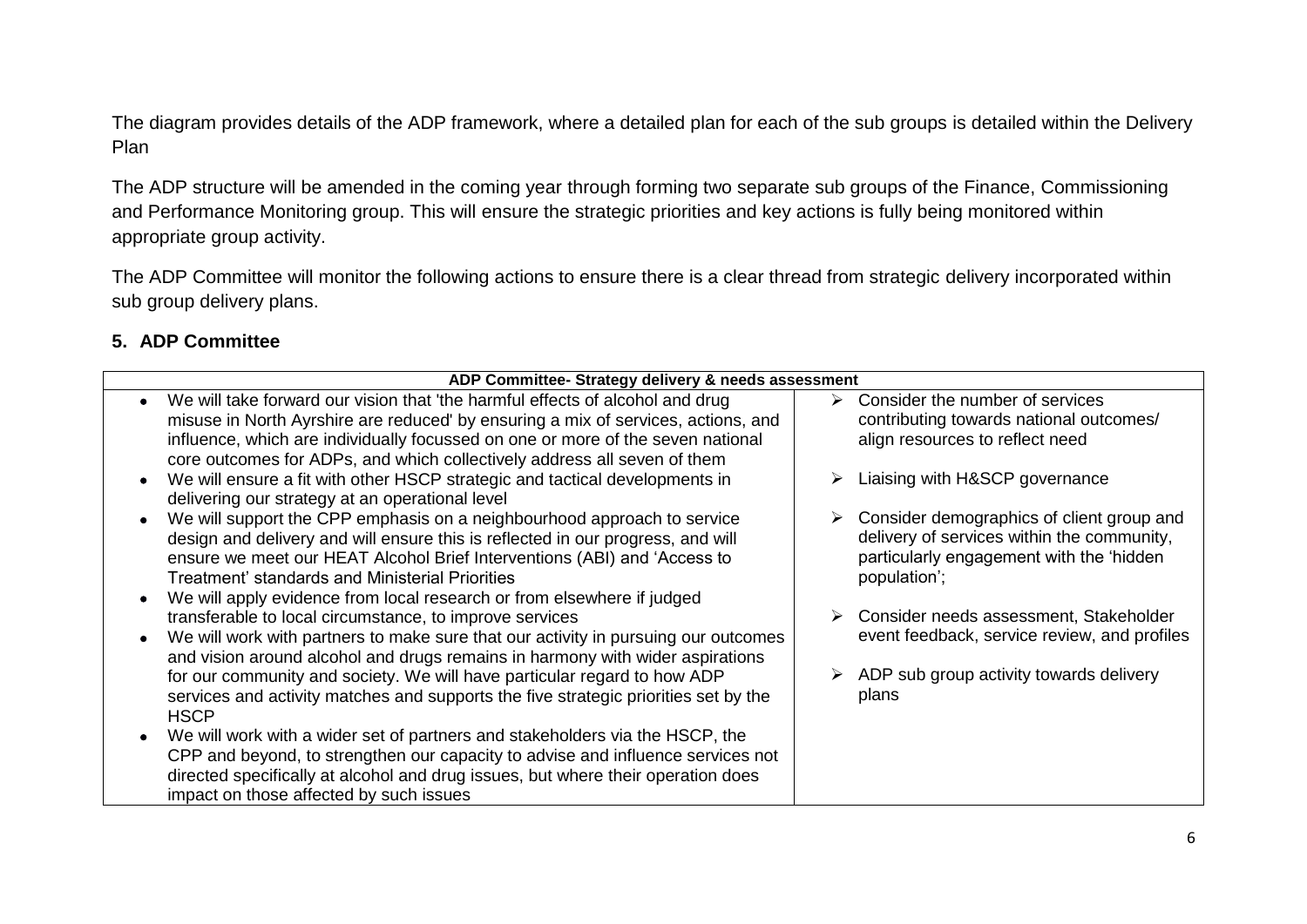| We will work with partners and within the HSCP to develop synergistic influence<br>on the widest set or resources to advance our objectives and vision |  |
|--------------------------------------------------------------------------------------------------------------------------------------------------------|--|
|                                                                                                                                                        |  |
| We will ensure improved capacity within the lifetime of this strategy to analyse                                                                       |  |
| market performance and intervene where potential market failure threatens                                                                              |  |
| progress                                                                                                                                               |  |
| We will direct our resources on the basis of how existing and proposed services                                                                        |  |
| will impact against our seven ADP core outcomes, and on the degree to which                                                                            |  |
| they will operate in ways that support our guiding principles, all within the context                                                                  |  |
|                                                                                                                                                        |  |
| of their resource requirement and likely ease of implementation                                                                                        |  |
| We will use data on local needs to guide our work on gap analysis                                                                                      |  |
| We will ensure that the ADP and its sub-groups are fully informed of changes to                                                                        |  |
| legislation, evidence or guidance so they might take proper account of these in                                                                        |  |
| their operational activities                                                                                                                           |  |
| We will pursue the 7 core outcomes for ADPs set by the Scottish Government as                                                                          |  |
| our priority and address the four focus areas of prevention, protection, recovery                                                                      |  |
|                                                                                                                                                        |  |
| and communities through our activities, but with the added emphasis as set out                                                                         |  |
| by our four guiding principles                                                                                                                         |  |
|                                                                                                                                                        |  |
| Senior Management will be signed up to reviewing the way services operate and                                                                          |  |
| are prepared to provide the necessary leadership to manage change                                                                                      |  |
|                                                                                                                                                        |  |
|                                                                                                                                                        |  |

### **6. Finance Commissioning and Performance Monitoring (FCPM) sub- group**

**Finance Commissioning & Performance Monitoring requirements**

# **National Outcome(s)-**

**SERVICES:** Alcohol and drugs prevention, treatment and support services are high quality, continually improving, efficient, evidence-based and responsive, ensuring people move through treatment into sustained recovery

#### **7 Ministerial Priorities**

- Compliance with the Alcohol Brief Interventions (ABIs) HEAT Standard
- Increasing compliance with the Scottish Drugs Misuse Database (SDMD)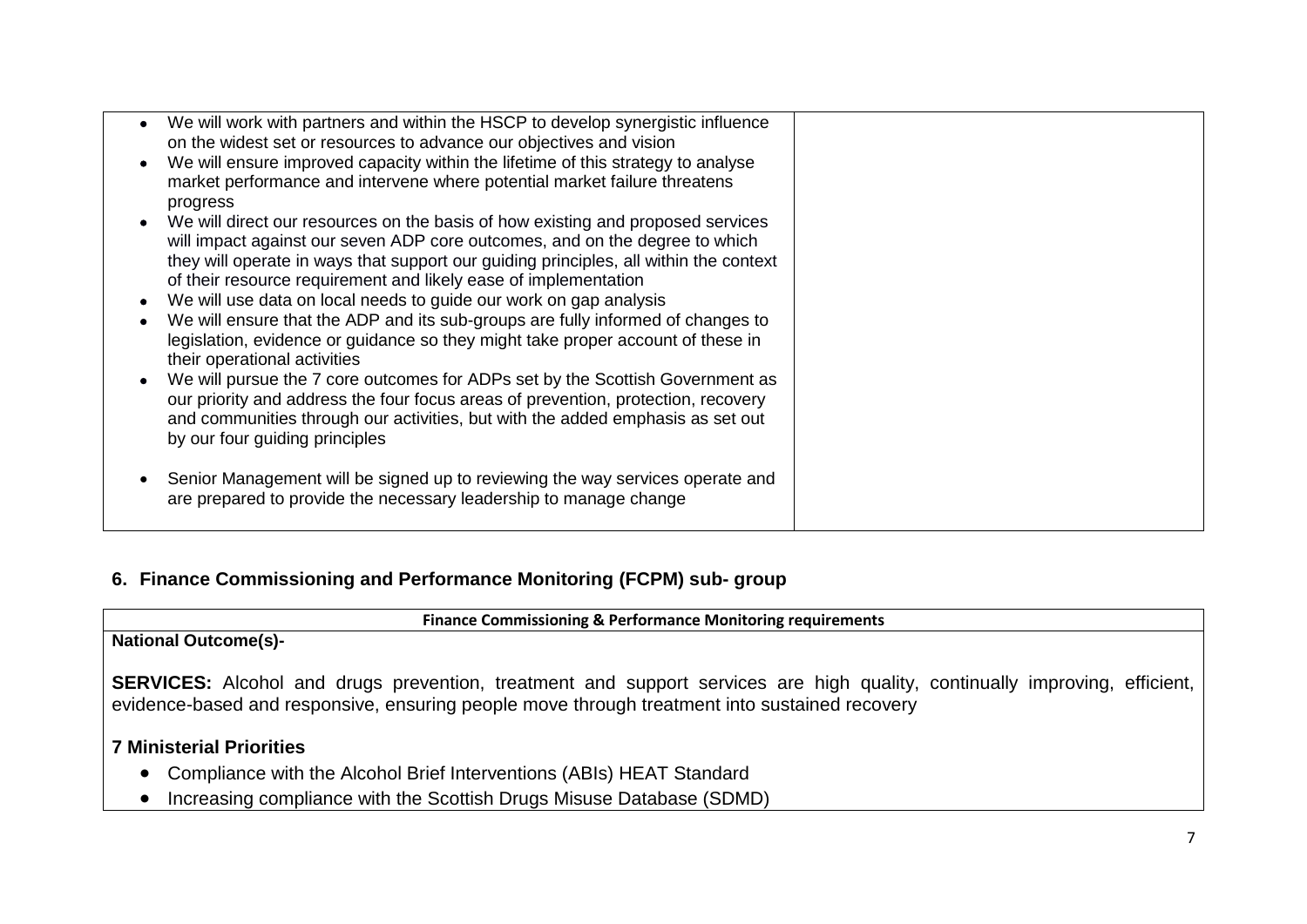- HEAT Drug and Alcohol Treatment Waiting Times Standard, including, increasing the level of fully identifiable records submitted to the Drug and Alcohol Treatment Waiting Times Database
- Increasing the reach and coverage of the national naloxone programme and tackling drug related death(DRD)/risks in your local ADP
- Implementing improvement methodology at local level, including implementation of the Quality Principles: Standard Expectations of Care and Support in Drug and Alcohol Services and responding to the recommendations outlined in the independent expert group on opioid replacement therapies
- Ensuring a proactive and planned approach to responding to the needs of prisoners affected by problem drug and alcohol use and their associated through care arrangements
- Improving identification of, and preventative activities focused on, new psychoactive substances (NPS)

# **Quality Principles- (August 2014) Standard Expectations of Care and Support in Drug and Alcohol Services**

1. You should be able to quickly access the right drug or alcohol service that keeps you safe and supports you throughout your recovery.

2. You should be offered high-quality; evidence-informed treatment, care and support interventions which reduce harm and empower you in your recovery.

3. You should be supported by workers who have the right attitudes, values, training and supervision throughout your recovery journey.

4. You should be involved in a full, strength-based assessment that ensures the choice of recovery model and therapy is based on your needs and aspirations.

5. You should have a recovery plan that is person-centred and addresses your broader health, care and social needs, and maintains a focus on your safety throughout your recovery journey.

6. You should be involved in regular reviews of your recovery plan to ensure it continues to meet your needs and aspirations.

7. You should have the opportunity to be involved in an ongoing evaluation of the delivery of services at each stage of your recovery.

8. Services should be family inclusive as part of their practice.

**Opioid Replacement Therapy Review (September 2013) –** makes 12 Recommendations under the following six themes.

Theme 1: Social exclusion and health inequalities (Recommendations 1-2)

Theme 2: Opioid replacement therapies in Scotland (Recommendations 3-5)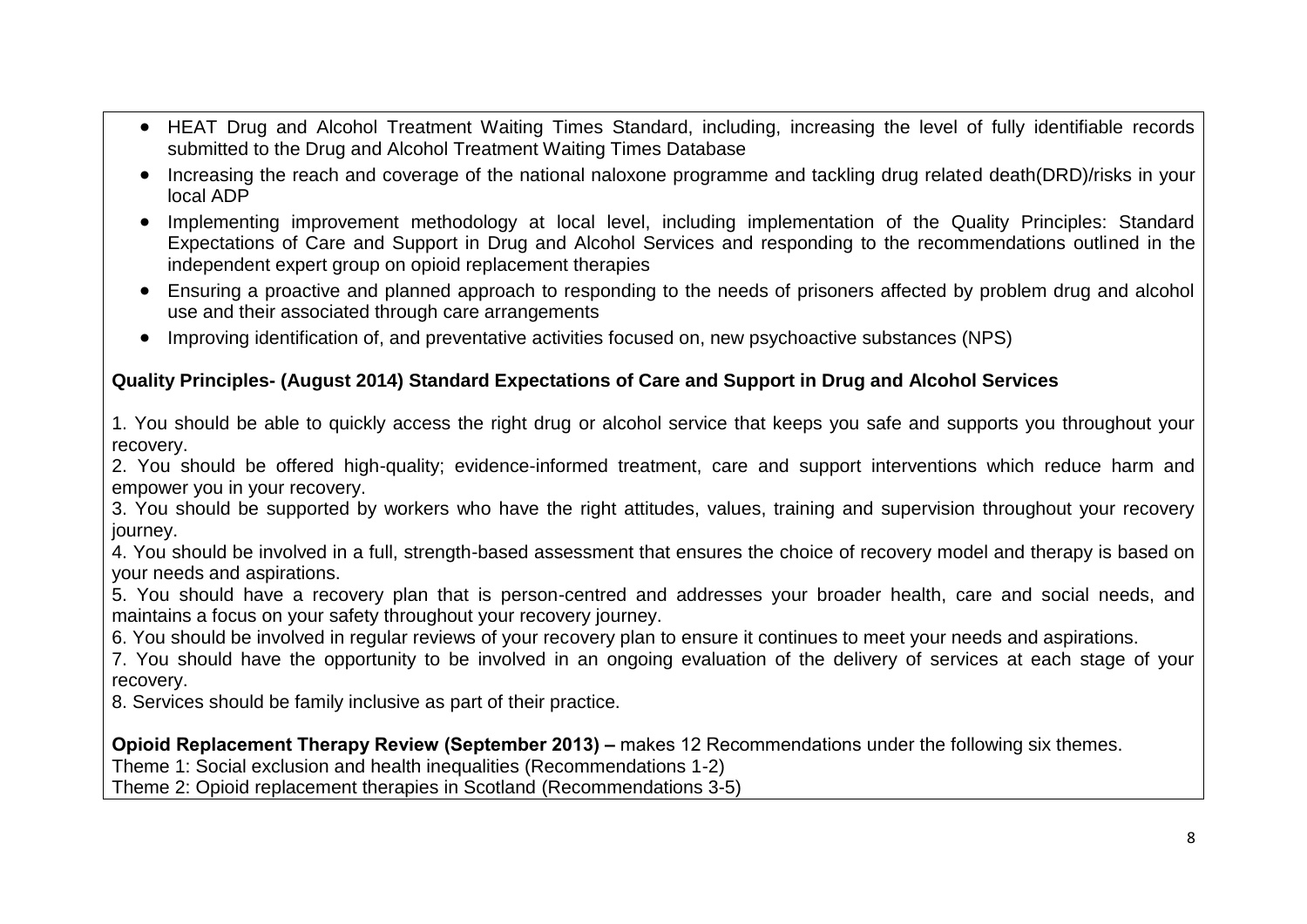Theme 3: Progressing recovery in Scotland (Recommendations 6-7) Theme 4: Governance and accountability of the delivery system (Recommendations 8-9) Theme 5: Information, research and evaluation (Recommendations 10-11)

Theme 6: Mechanism for change (Recommendation 12)

# **Local Outcomes-**

# **3 Single Outcome Agreement Priorities**

- Worklessness
- Health inequalities
- Community safety

# **SOA (Healthy Priority)- People are healthier and experience fewer risks as a result of alcohol and drug use**

- Increased Recovery Capital
- Reduced drug related deaths

# **Health & Social Care Partnership**

**Vision -** All people who live in North Ayrshire are able to have a safe, healthy and active life

# **5 Strategic Priorities**

- Tackling inequalities
- Engaging communities
- Bringing services together
- Prevention & early interventions
- Improving mental health and well-being

# **ADP Aim Statement (November 2013)**

North Ayrshire ADP will increase the level of recovery capital by 15% by September 2016 for all discharged cases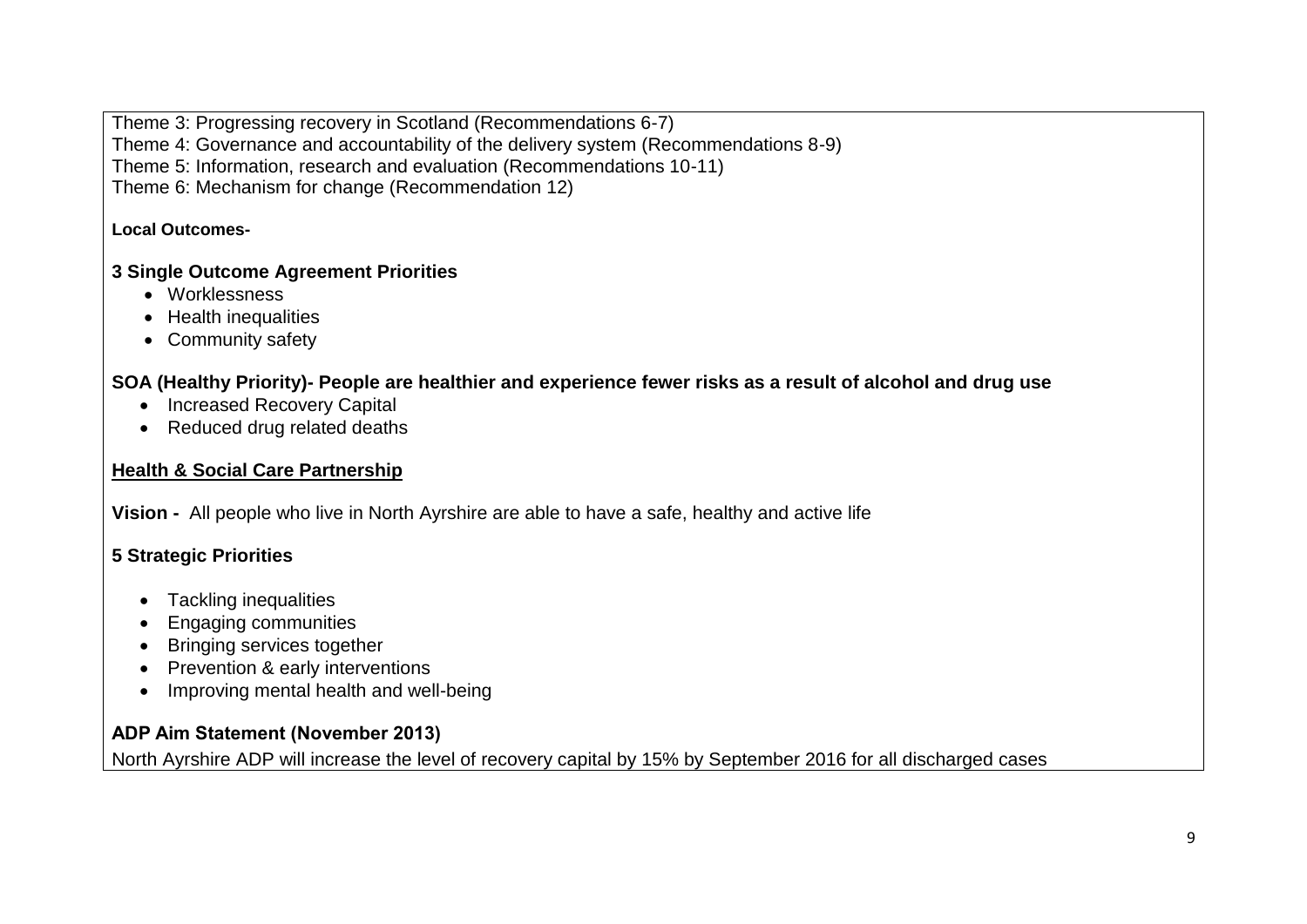| FCPM- Financial Management sub group                                                                                                                                                                                                                                                                                                                                                                                                                                                                                                                                                                                                                                                                                                                                                                                                                                                                                                                                                                                                                                                                                                                                                                                                                                                                                                     |                                                                                                                                                                                                                                                                                                                                                                                                                                                                                                                                                                |  |  |  |  |
|------------------------------------------------------------------------------------------------------------------------------------------------------------------------------------------------------------------------------------------------------------------------------------------------------------------------------------------------------------------------------------------------------------------------------------------------------------------------------------------------------------------------------------------------------------------------------------------------------------------------------------------------------------------------------------------------------------------------------------------------------------------------------------------------------------------------------------------------------------------------------------------------------------------------------------------------------------------------------------------------------------------------------------------------------------------------------------------------------------------------------------------------------------------------------------------------------------------------------------------------------------------------------------------------------------------------------------------|----------------------------------------------------------------------------------------------------------------------------------------------------------------------------------------------------------------------------------------------------------------------------------------------------------------------------------------------------------------------------------------------------------------------------------------------------------------------------------------------------------------------------------------------------------------|--|--|--|--|
| <b>Budget Management</b>                                                                                                                                                                                                                                                                                                                                                                                                                                                                                                                                                                                                                                                                                                                                                                                                                                                                                                                                                                                                                                                                                                                                                                                                                                                                                                                 | Evidence/activity                                                                                                                                                                                                                                                                                                                                                                                                                                                                                                                                              |  |  |  |  |
| We will move ADP funded services, and influence wider policies and services impacting on<br>alcohol and drug issues, towards prevention<br>We will act on the principle of investing any new or released resources in preventative or<br>$\bullet$<br>earlier intervention services whilst ensuring safe and effective treatment support is available<br>for those in greatest need<br>We will fund path-finding and innovative services, where ADP funding would be time limited,<br>$\bullet$<br>and services that demonstrated their value would be commended for their improved impact<br>to other service programmes<br>We will review ADP funding for all services as well as undertaking both an impact and<br>performance review of all services<br>We will seek opportunities to use ADP resources either to draw in matched funding or as a<br>$\bullet$<br>catalyst to direct other resources to our objectives                                                                                                                                                                                                                                                                                                                                                                                                               | Tiered funding breakdown<br>➤<br>Consider funding within Tiers 1 &<br>$\blacktriangleright$<br>Consider project proposals<br>➤<br>(through ADP sub groups)<br>> Consider H&SCP v ADP funding                                                                                                                                                                                                                                                                                                                                                                   |  |  |  |  |
| FCPM Service delivery & contract monitoring sub group                                                                                                                                                                                                                                                                                                                                                                                                                                                                                                                                                                                                                                                                                                                                                                                                                                                                                                                                                                                                                                                                                                                                                                                                                                                                                    |                                                                                                                                                                                                                                                                                                                                                                                                                                                                                                                                                                |  |  |  |  |
| We will either enhance and support the contract monitoring system, or establish a system<br>$\bullet$<br>linked to the contract monitoring process to better assess the impact of services (2)<br>We will work with procurement and contract monitoring staff to strengthen our information<br>$\bullet$<br>base on providers within this market and to identify any actions needed around<br>development or diversification (1)<br>We will ensure existing services, as well as any service proposals, are subject to such a<br>$\bullet$<br>scrutiny and appraisal process that we will design and implement within 3 months of<br>adopting this strategy, so that their contributions to our strategic progress can be measured<br>and compared. This will form the baseline for future commissioning decisions and activity<br>(2)<br>We will complete development of a comparative appraisal system that will inform decisions<br>on what pattern and level of services will best deliver our priorities in future, which will form<br>our forward commissioning strategy/plan and determine specific service design and<br>specifications (2)<br>We will work with colleagues directly involved in service delivery across all sectors, with<br>contract monitoring and procurement colleagues, and with provider and service user | Consider quarterly contract<br>$\left( \begin{matrix} 1 \end{matrix} \right)$<br>monitoring information and<br>provide feedback to services for<br>service development/<br>improvements<br>Utilise the PBMA appraisal model<br>2)<br>Revised service specifications for<br>3)<br>all ADP funded services<br>4) Contract monitoring template will<br>reflect national outcomes, local<br>indicators & Quality Principles for<br>each service, who will require to<br>evidence service activity and<br>developments<br>Undertake service visits to review/<br>5) |  |  |  |  |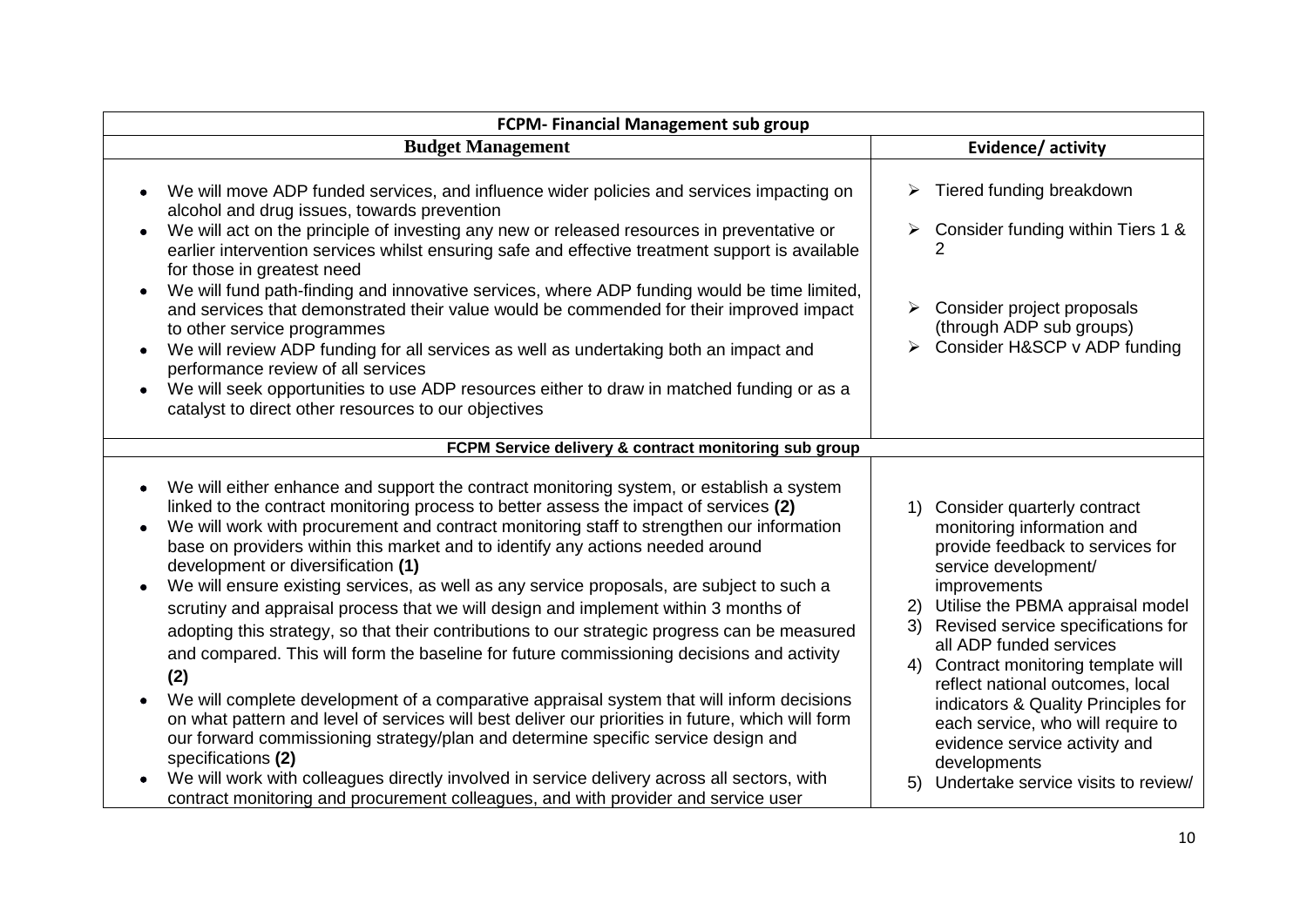representatives, to ensure the most suitable service specifications are applied to support our service development, and that purchasing systems and planning are effective in matching service provision to those who will benefit most **(3)**

- We will ensure early progress on further work on service performance and impact **(1) & (2)**
- We will maximise the quality of services, and the positive difference they make to service users and the community, by forging clear links between inputs and outcomes for service users and our community at every stage of service commissioning, though concept, design, specification, operation, management, self-monitoring and review, and external scrutiny and appraisal **(1), (2), (3), (4), (5), (6), (7)**
- We will ensure that the National Quality Principles set out by the Scottish Government for ADPs in 2014 establishing basic standards of care and expectations of service delivery are embedded in service design and reconfiguration **(1), (3), (4), (5), (6)**
- We will work amongst partners to ensure care/treatment plans for service users properly set out personal outcomes that are matched to ADP core outcomes and wider social and health policy agenda **(4) & (5)**
- We will require those involved in service provision to demonstrate how and to what extent their activities and methods deliver against not only their service specifications, but more widely against our core outcomes and guiding principles, and also on their ability to develop a plan to extend their own capacity and improve performance, including on a joint working basis with other stakeholders **(1), (4), (5), (6), (7)**
- We will ensure that recovery is placed at the heart of treatment and support services, and that this Recovery Oriented System of Care (ROSC) offers a comprehensive menu of person centred options, is strengths based, supports people to live as well as possible in the presence or absence of challenges and focuses on well-being and quality of life over morbidity and deficits, includes peer recovery support, includes families and friends and other recovery allies, has an unwavering belief that positive change is possible for all and achieves desired outcomes through collaborative, effective and high quality service provision and partnership **(4), (5), (7)**
- We will ensure treatment services remain high quality, safe, sustainable and specifically focus on recovery, earlier intervention, and avoidance of relapse **(1) & (5)**
- We will pro-actively address how service users and those important to them are involved and empowered in service development and delivery, and how inequalities for them are reduced **(1), (4), (5), (6)**

validate evidence

- 6) Services require to present an annual service plan to highlight service delivery that is reflective of ADP outcomes, indicators & Quality Principles
- 7) Services will undertake RCQ and quarterly reviews- demonstrate partnership working through joint care plans and reviews; signposting to services and mutual aid groups
- 8) Tier 3 services to complete the DCAQ tool in order to identify effective resource allocation reflective of service demands
- 9) Risk matrix considered on a quarterly basis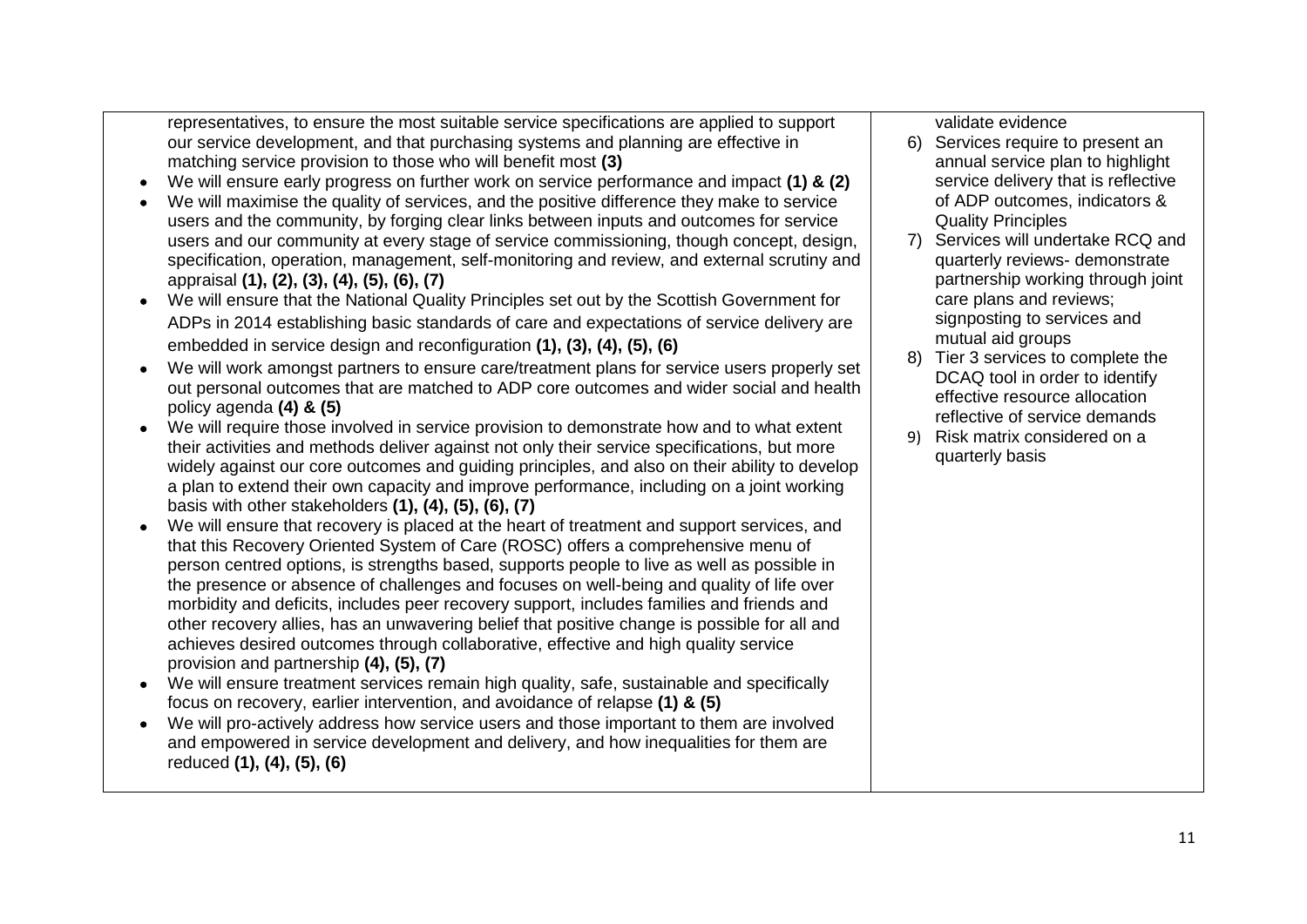# **7. The ADP Recovery Oriented System of Care sub group (ROSC)**

The **ROSC** are responsible for taking account of up to date evidence based recovery practices, identifying and implementing effective recovery pathways between providers and to take action where gaps are identified. The group continually link current service provision with new service opportunities that will enhance an individual's recovery journey through creating links with mainstream provisions within the community that supports social inclusion.

The sub-group work to ensure that individuals have access to the right interventions at the right time as not 'one size fits all', which enables them to move through treatment into sustained recovery through providing a holistic approach to meet needs. The group subscribes to an ecological model where various services can be accessed simultaneously in a non-linear, non-sequential method, allowing patients and service users to be engaged with as many or as few services that they feel are required to support their initiation and sustaining of recovery from alcohol or drug problems.

This will include interventions provided by the NHS, local authority and voluntary sector and also involve engagement with other people in recovery, which may be through mutual aid groups or other forms of peer support.

The context of ROSC in North Ayrshire- Recovery is possible and at the centre of all services we provide. People will own their own recovery and services will facilitate their recovery journey and people in recovery will support others along the path to recover.

Through regular service user and wider stakeholder engagement over the last 2 years the ADP asked what recovery means in North Ayrshire. Based on all the feedback received we have developed a local working definition of recovery:

*"Recovery from alcohol and other drug problems is a deeply personal journey which anyone is capable of embarking upon. Recovery is something which you can do for yourself though rarely by yourself; it can involve the growth and development of individuals, families and communities. Recovery is empowering and an exciting opportunity. For many, recovery is about 'giving something back' to your community, to your family and to yourself. At its heart recovery is about improving quality of life, progressing and moving forward at your own pace."*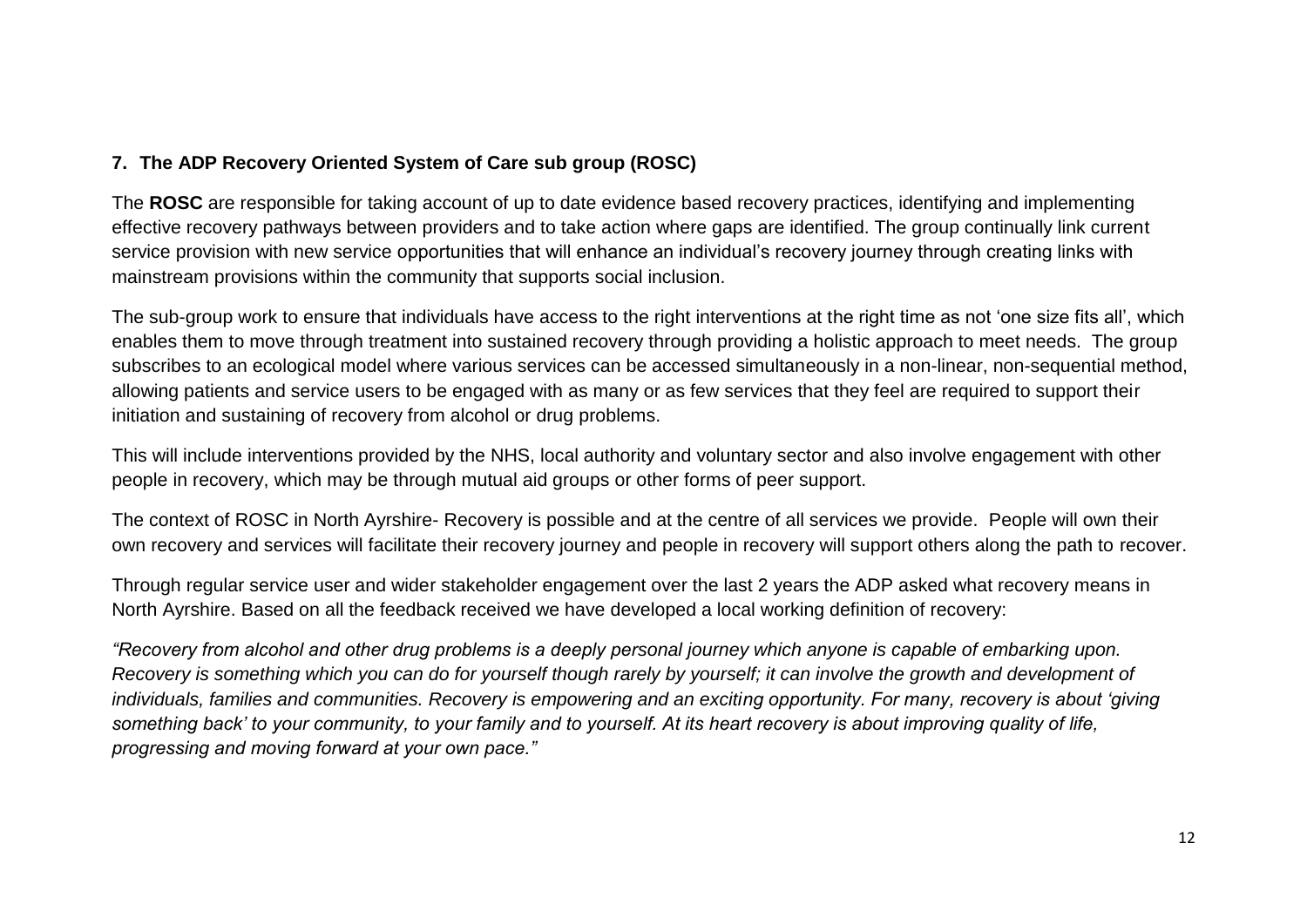The ROSC supports, and has a direct link with the recently established Recovery at Work (RaW) committee – a constituted community group of people in recovery where the RaW Committee Chair is a formal member of the ROSC sub group and ADP Committee.

The ROSC acknowledges the key role that family/significant others can play and are encouraged to support the individuals' recovery journey and to also be supported to access support provisions to meet their needs too.

#### **ADP Sub Group (ROSC)Strategic Priority: Recovery & Communities**

**National Outcome(s):**

- **HEALTH:** People are healthier and experience fewer risks as a result of alcohol and drug use: a range of improvements to physical and mental health, as well wider well-being, should be experienced by individuals and communities where harmful drug and alcohol use is being reduced, including fewer acute and long-term risks to physical and mental health, and a reduced risk of drug or alcohol-related mortality.
- **PREVALENCE:** Fewer adults and children are drinking or using drugs at levels or patterns that are damaging to themselves or others: a reduction in the prevalence of harmful levels of drug and alcohol use as a result of prevention, changing social attitudes, and recovery is a vital intermediate outcome in delivering improved long-term health, social and economic outcomes. Reducing the number of young people misusing alcohol and drugs will also reduce health risks, improve life-chances and may reduce the likelihood of individuals developing problematic use in the future.
- **RECOVERY:** Individuals are improving their health, well-being and life-chances by recovering from problematic drug and alcohol use: a range of health, psychological, social and economic improvements in well-being should be experienced by individuals who are recovering from problematic drug and alcohol use, including reduced consumption, fewer co-occurring health issues, improved family relationships and parenting skills, stable housing; participation in education and employment, and involvement in social and community activities.

# **Opioid Replacement Therapy Review**

- Theme 1: Social exclusion and health inequalities (Recommendations 1-2).
- Theme 2: Opioid replacement therapies in Scotland (Recommendations 3-5)
- Theme 3: Progressing recovery in Scotland (Recommendations 6-7)

# **Ministerial Priority**

Ensuring a proactive and planned approach to responding to the needs of prisoners affected by problem drug and alcohol use and their associated through care arrangements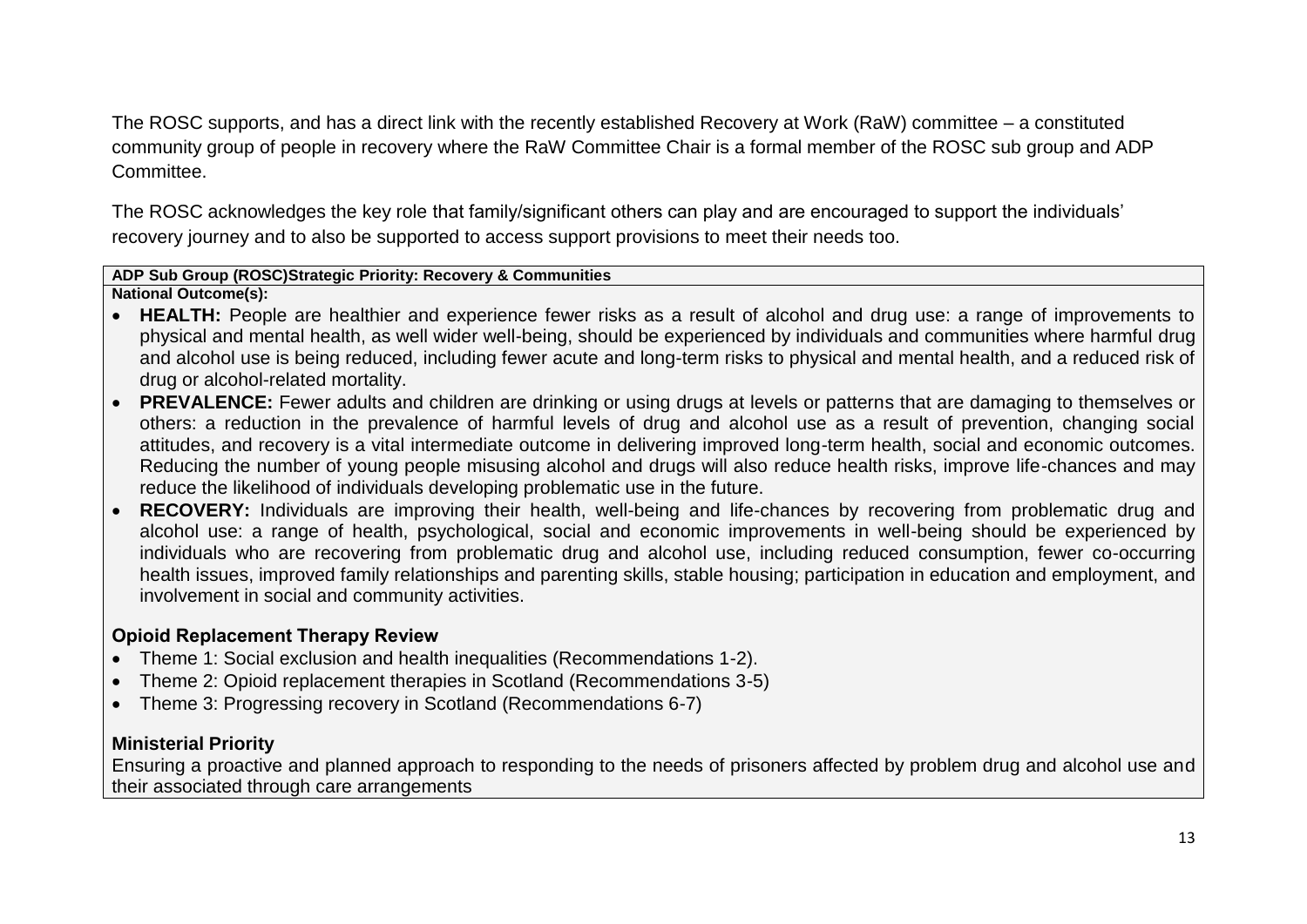#### **Local Outcome(s)**

# **ADP Aim Statement (November 2013)**

• North Ayrshire ADP will increase the level of recovery capital by 15% by September 2016 for all discharged cases.

# **2015/16 Single Outcome Agreement- People are healthier and experience fewer risks as a result of alcohol and drug use**

Percentage of service users indicating an improvement in their recovery capital

| Local Indicator:                                                                                                                              | <b>Baseline</b> | Target                                    | Annual performance review (brief summary) | Metric<br><b>RAG</b> |
|-----------------------------------------------------------------------------------------------------------------------------------------------|-----------------|-------------------------------------------|-------------------------------------------|----------------------|
| Increase the level of recovery capital<br>incorporating social capital, physical<br>capital, human capital and perceived<br>community capital | • No data       | $\cdot$ To be<br>confirmed for<br>2016/17 |                                           |                      |

**In order to contribute to the above noted outcomes the ADP will aim to deliver-**

- **Services will be embedded in the local community for the purpose of enhancing the availability and support capacities of individuals, families, social communities, and other communities in recovery. This will be achieved through**
	- o increasing the number of GP practices prescribing Opiate Replacement Therapy medication and the delivery of Alcohol Brief Interventions within priority settings;
	- o creating a coordinated and tiered prescribing workforce with the care of service users provided according to their needs by an appropriate prescriber most able to meet their individual requirements;
	- o working alongside the Third Sector Interface to identify service provision through their resource mapping exercise, in order to improving service users being signposted to community provisions for ongoing recovery support;
	- o Complete the formal partnership pilot project with Alcohol Focus Scotland, taking account of the impact of alcohol on recovery, families and communities. We will consider responses from stakeholders and consider these findings within a whole population context
	- o continue to deliver and increase the number of SMART Recovery groups in a number of community settings whilst assertively linking service users with wider mutual aid organisations and other services within the locality;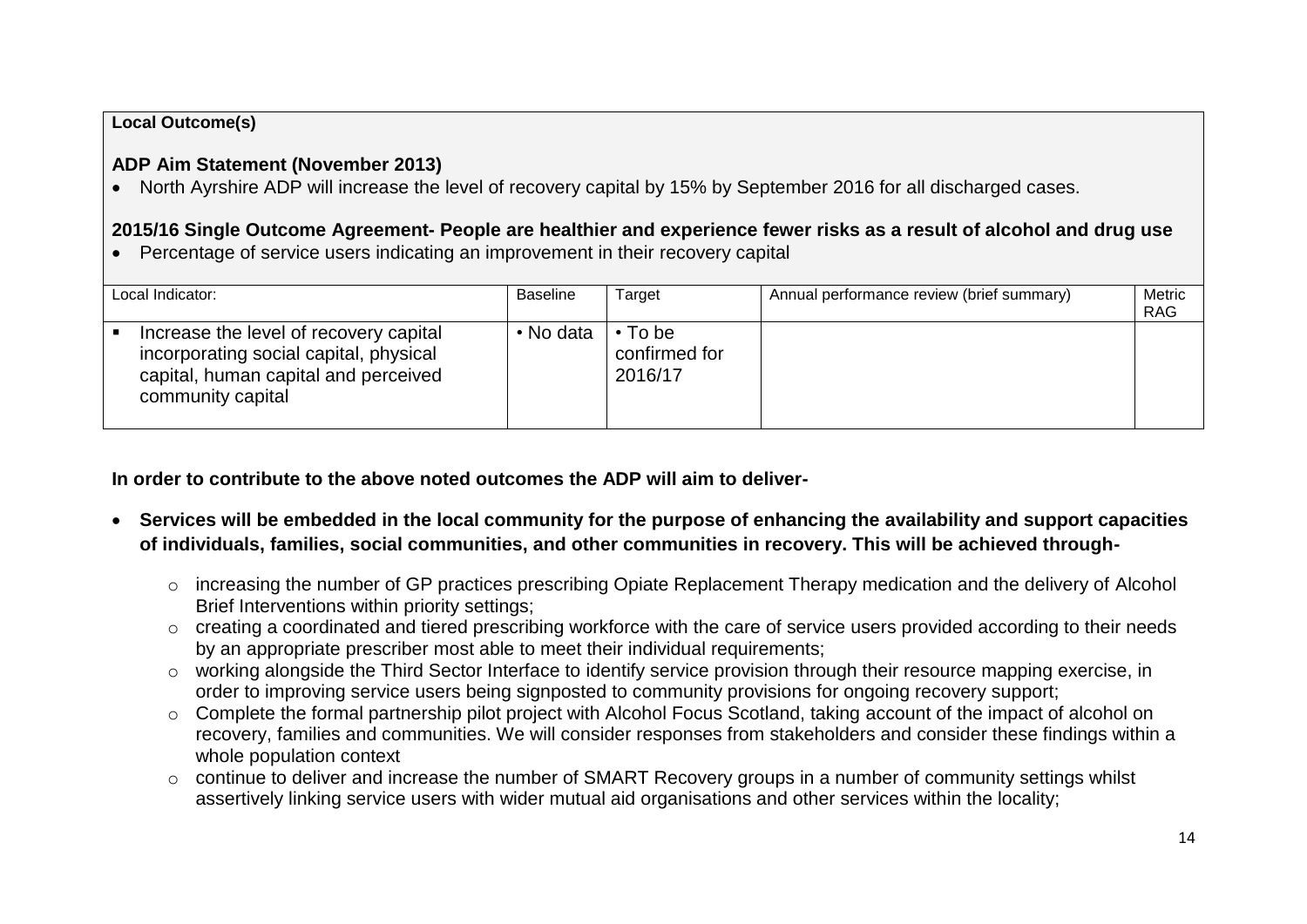- o people in recovery becoming employed in the Public Social Partnership model;
- o The delivery of a Recovery Café within two locations
- o Capacity building courses will be delivered as a prelude to engagement within the Recovery at Work (RaW) Committee
- o Continue pilot of people in recovery co-facilitating workshops within Ayrshire College and supporting roll out across Ayrshire
- o engaging with Community Pharmacies in order to raise awareness of recovery activity and utilise them as a key asset in supporting people in to services/ community groups
- o linkage with transport providers in order to support people in recovery to access community provisions
- o Support services to promote their availability and accessibility through service base opening times and outreach provision
- **Individuals, families, and communities have strengths and resources that serve as a foundation for recovery. Communities have responsibilities to provide opportunities and resources to address discrimination and to foster social inclusion and recovery. The ADP will aim to reduce the impact of stigma and inequality through delivery of the following activity**
	- o promoting recovery through local radio stations, local and national press, ADP website, ADP recovery literature, social media, and people in recovery presenting at community events;
	- o supporting the RaW committee to demonstrate positive achievements to their peers and act as Recovery Champions within the wider community;
	- o The ADP will host a variety of stakeholder events, promoting positive recovery experiences to the communities
	- o highlighting recovery initiatives to Elected Members
	- o engaging with community organisations and employers to create volunteering, training and employment opportunities
	- o raise awareness of the positive peer research methods taking place and contribution to Strategic Planning
	- o involvement in the updated version of North Ayrshire Council Inequalities Strategy
	- o consider feedback and responses to the Peoples Panel survey
	- o supporting the RaW committee to 'start up' a social enterprise and support the local organisation for the national recovery walk 2015
	- o supporting people in recovery to become involved in generic community groups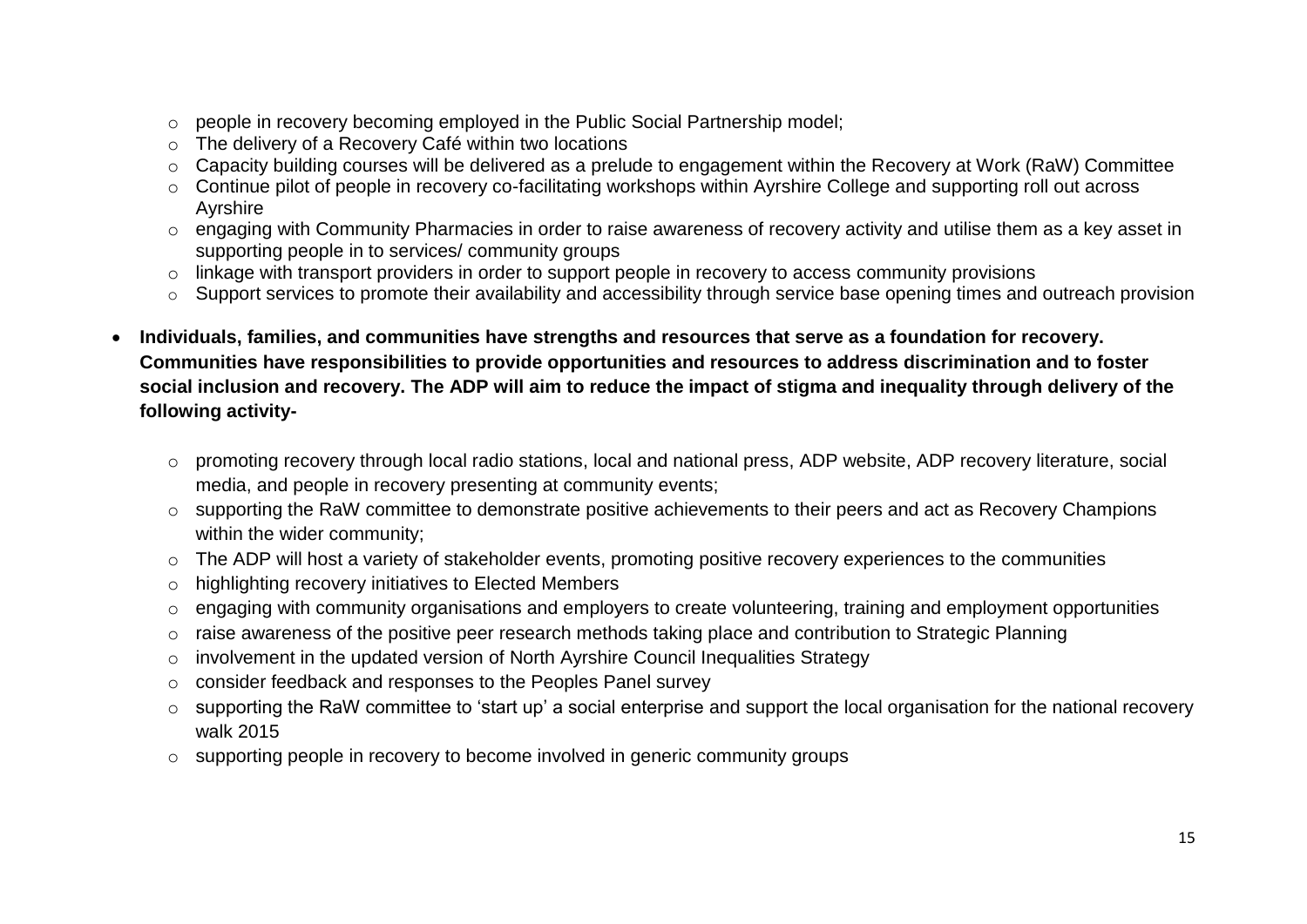- **The ROSC sub group encompasses a diverse range of services and people in recovery representation, with joint working protocols between specialist and non-specialist statutory, 3rd sector and community groups from community, prison, hospital and residential settings. The ROSC offers a continuum of care, including pre-treatment, treatment, continuing care and recovery support. The ADP will ensure individuals have a full range of stage-appropriate services from which to choose at any point in the recovery process, and taking account of any other partners that can enhance the ROSC model, through delivery of the following**
	- o Engaging within the Health and Social Care Partnership structure and ensuring contribution towards the Strategic Plan.
	- o Regular communication to monitor the delivery of ADP and Core funded services, ensuring a consistent approach takes place in terms of delivery and monitoring
	- o Utilising the wide range of expertise from the newly formed Integrated Addiction Service. The ADP recognises methadone treatment, including maintenance with adequately resourced wrap around support services, is where the evidence base lies in drug treatment
	- o a weekly joint allocation and assessment process between tier 2 and 3 services in order to identify appropriate services to needs. The ADP aims to ensure that treatment is offered at the lowest point in the stepped care model. Where service delivery at earlier points fails to meet needs then the treatment should be moved to the next level up, and vice versa
	- o assertive linkage between treatment services and communities of recovery, with joint reviews being conducted to support transitions
	- o continue funding for the Methadone Cessation programme and to implement the learning by embedding as a core element within wider addiction service provision
	- o The Alcohol Liaison Service within the general hospital will offer support and signpost service users and promote access to primary and community alcohol support services.
	- o identifying strengths and needs through conducting quarterly recovery capital questionnaires and associated recovery care plans, with regular reviews
	- o recognising individuals lifetime experience of trauma through emotional, physical, and sexual abuse
	- o engaging with Ayrshire College and the Third Sector Interface in order to promote employability and mainstream education opportunities
	- o Liaising with Money Matters in order to undertake financial assessments, debt and financial management support. Raising confidence and awareness within wider staff groups of changes within welfare reform and universal credit
	- o improved collaborative working between Jobcentre Plus & addiction service in order to support those in receipt of benefits and engaging within tier 3 service delivery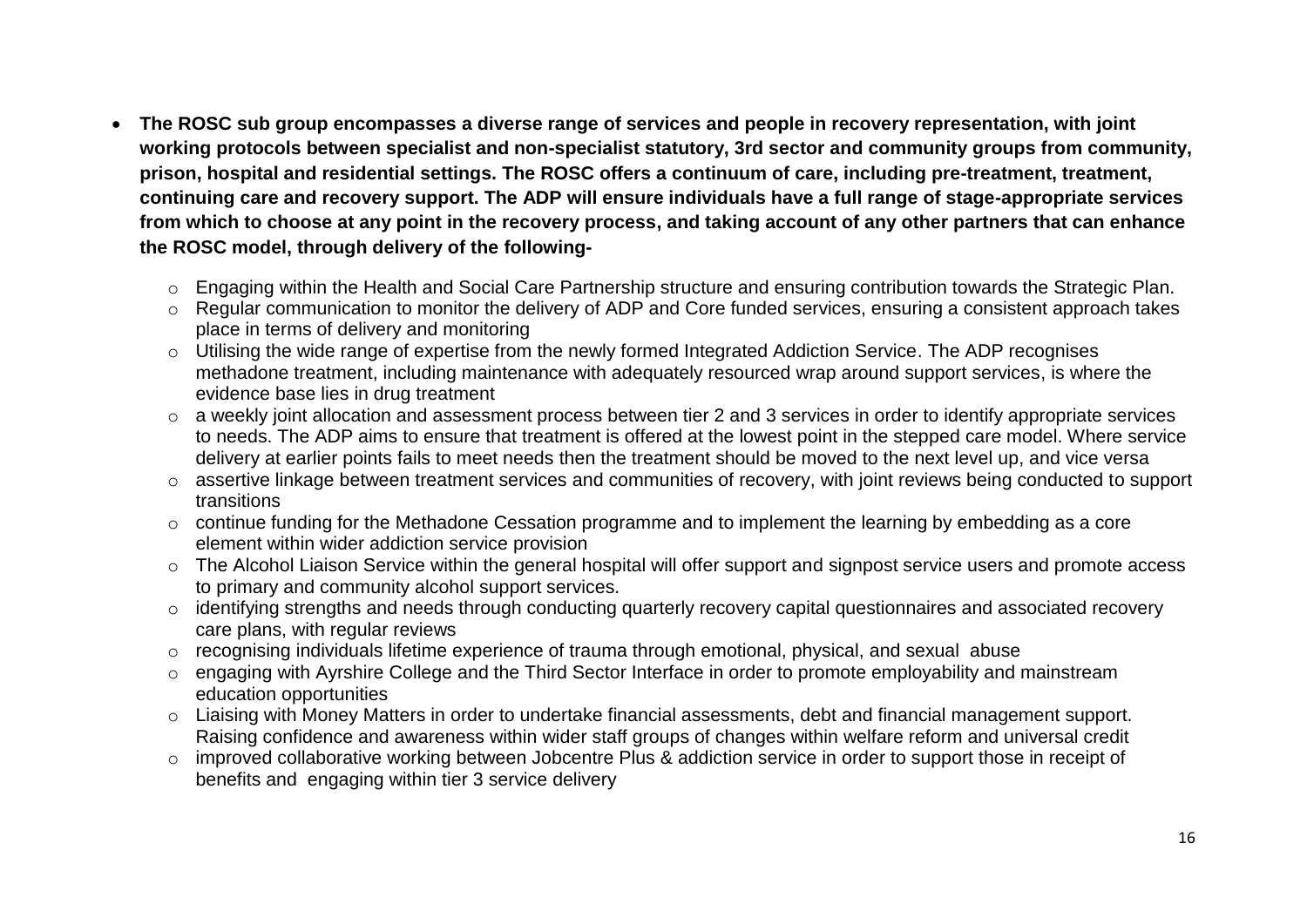- o ADP representation within the Community Justice Authority Throughcare Group, supporting pathways from prison to community
- o Support the implementation of the protocols between Criminal Justice Social Work services and Integrated Addiction **Services**
- o Effective partnership working between addiction and mental health services
- o Female Peer Research findings and recommendations will be considered by services. Service developments will be highlighted through contract monitoring and to the ADP Committee
- o Further develop the input from females trained as peer researchers to consider wider scope in order to support service development/ barriers to treatment
- o Ongoing support will be provided for those within homeless settings and effective linkage with addiction services. Services will support the Care and Share programme and look to extend this model within other areas
- o We will encourage physical activity participation through partnership working with KA Leisure and continued funding for the Fitba4U programme
- o Contribution to the Community Planning Partnerships 6 Neighbourhood Plans
- **An important factor in the recovery process is the presence and involvement of people who believe in the person's ability to recover; sources of hope, support, and encouragement. Through these relationships, people leave unhealthy and/or unfulfilling life roles behind and engage in new roles (partner, caregiver, friend, student, employee) that lead to a greater sense of belonging, empowerment, autonomy, social inclusion, and community participation. In recognition of the key role that families/ significant others offer to recovery, the ADP will ensure the following activities are promoted in order to enhance their engagement through**
	- o Continue to engage and promote the services delivered by the Lighthouse Foundation and Scottish Families Affected by Alcohol and Drugs
	- o Services will consider the families own needs and signpost to relevant type services, detailed above
	- o Services will promote family engagement from the point of referral and encourage inclusion within recovery care plans and reviews taking place
	- o Family members will be encouraged to provide their views on service delivery and areas for improvement
	- o Training opportunities will be promoted to family members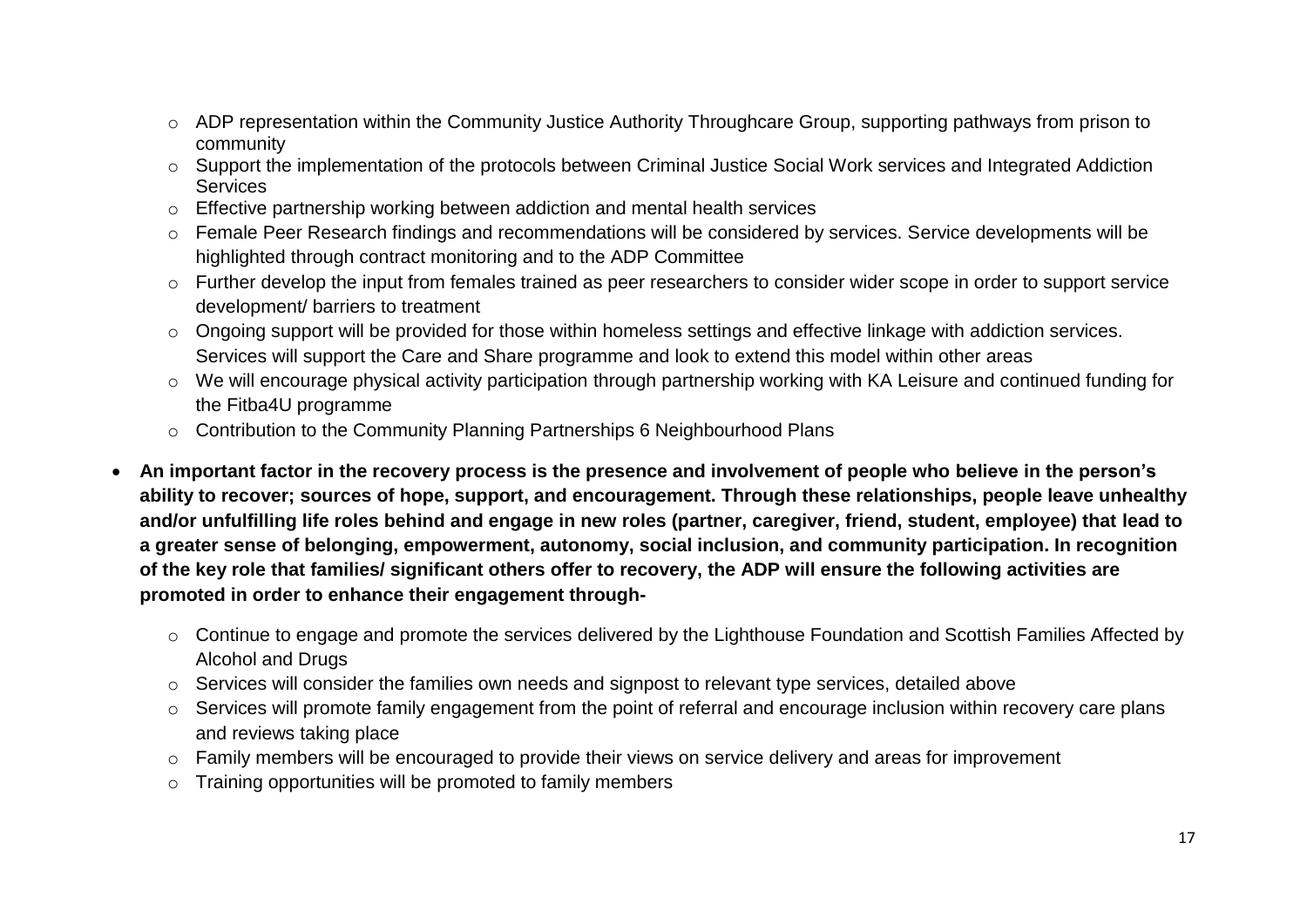- o Introducing family peer support meetings in the community through SMART delivery techniques
- o Continue to deliver weekly Family Support Groups within Kyle Addiction Unit
- **North Ayrshire ADP has introduced the Recovery Capital Questionnaire (RCQ) within all addiction service providers, where all staff is trained in utilising the RCQ. The RCQ tool has been embraced by the ADP in order to evidence increased recovery capital for individuals and service providers that supports the ADP's contribution to the national Aim Statement and Single Outcome Agreement.**
	- o The RCQ tool considers an individual's strengths and assets, where key areas are reflected within the complementary recovery care plan, which is reviewed on a 12 weekly basis. These tools enhance a person centred approach where goals and aspirations are reflected and people are empowered to direct their own recovery. Services provide information within quarterly contract monitoring in how recovery capital has been increased.

The RCQ is broken down into 4 sections consisting of-

- Section 1: Social capital- social capital embodies family and social relationships, intimate relationships, access to sober outlets for leisure and recreation, relational roles, family rituals, emotional support and access to opportunities
- Section 2: Physical capital- physical capital is understood as physical health, sleep and general hygiene, cessation of drug hunger, housing, finances, access to transport and physical appearance.
- Section 3: Human capital- human capital includes self-esteem, efficacy and awareness, values and beliefs, resiliency, problem solving, hopefulness, life purpose, educational attainment and perception of past, future and present
- Section 4: Perceived Community capital considers how conducive ones community is to recovery; experience of stigma, crime, how accepted and supported one feels within their community and how comfortable or threatened they feel invariably impacts on how an individual recovers with the support or otherwise from their community
- **The ADP recognises that recovery journeys are non-linear, and whilst the aim is to enhance continual growth and improved functioning, there is also the potential for setbacks as part of the natural recovery process. Services will aim to foster resilience for all individuals and families for them to engage with their community assets.**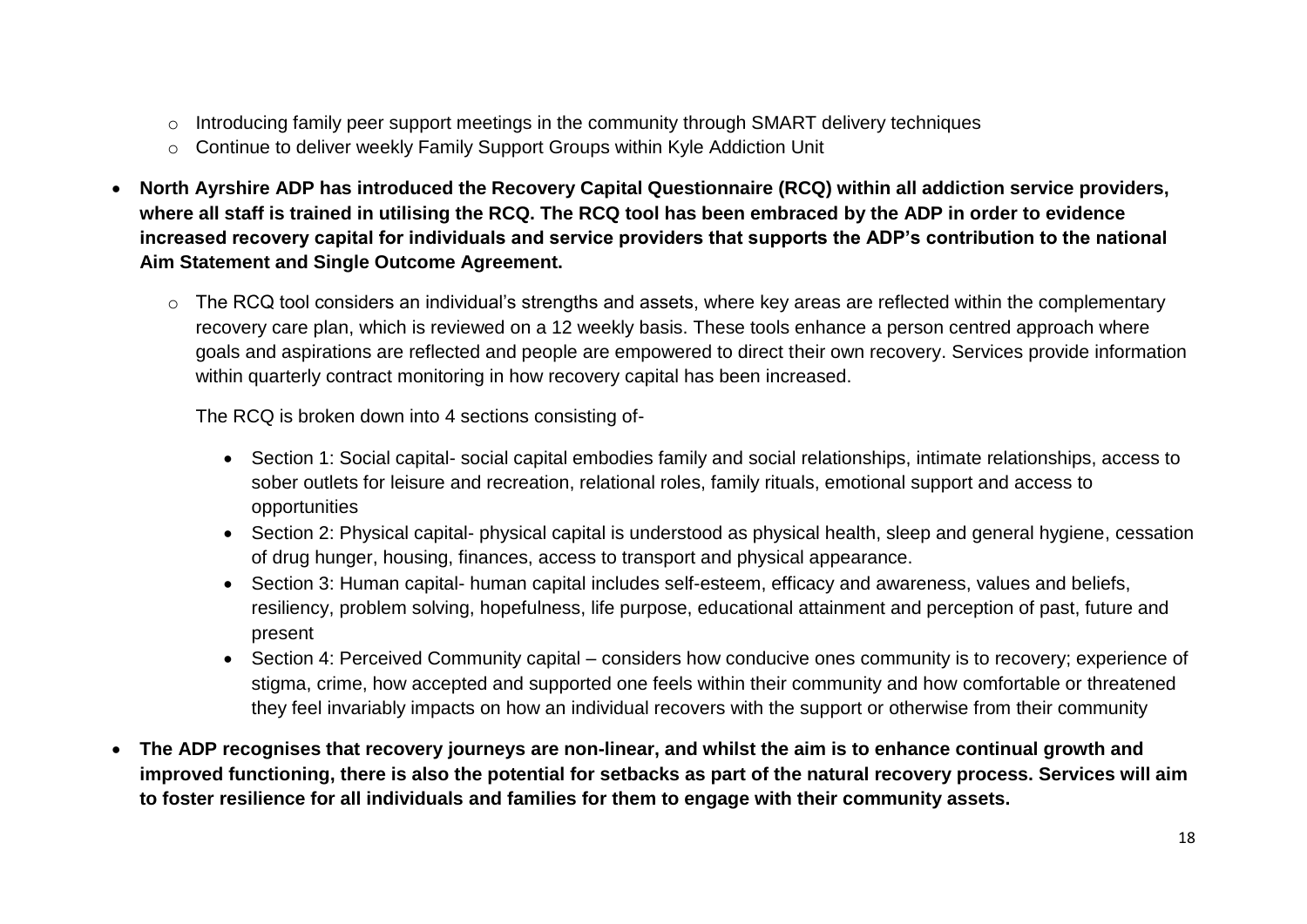- o As part of ongoing support, services will offer/ undertake regular recovery management check-ups in order to establish the status of an individual's recovery, and where there are additional support needs this can be managed in a timeous manner with earlier re-entry to treatment.
- o Closer working relationships between services, peers and communities of recovery will enhance the opportunities for rereferral and signposting should individuals require it throughout their recovery journey and experiences
- o In order to reduce disengagement, when people transfer between services, staff should ensure there are clear and agreed plans to facilitate effective transition.

#### 8. **Children Affected by Parental Substance Misuse (CAPSM) sub group**

The **CAPSM** Group is a sub-group with dual reporting arrangements of the North Ayrshire ADP and the Child Protection Committee (CPC), and links in with other strategic Community Planning groups, including Safer North Ayrshire Partnership, Violence Against Women Partnership, and the Adult Support and Protection Committee.

The CAPSM sub group work to improve the quality and accessibility to services for Children and Young People who are at risk due to the harmful effects of parental/ care giver alcohol and/or drug misuse.

The group is responsible for strengthening an understanding across agencies of the needs of children and young people affected by parental substance misuse and to support partners in developing an effective inter-agency response to children and young people affected by parental substance misuse.

Through diverse representation on the group this enhances communication links and of joint working between adult and children's services. All developments in this area are aligned with the wider Getting it Right for every Child (GIRFEC) change agenda developments in North Ayrshire and that cognisance is taken of links to relevant strategies, including the Early Years Framework and the Parenting and Family Support Strategy.

Getting Our Priorities Right (GOPR) first published in 2003 and updated in 2013 provides an operational context for staff working in the field of addiction where they come into contact with children or staff working with children who come into contact with addiction issues. The GOPR guidance has formed part of the local and regional child protection procedures and its recommendations and procedures resulted in an extensive and wide reaching multi agency training programme.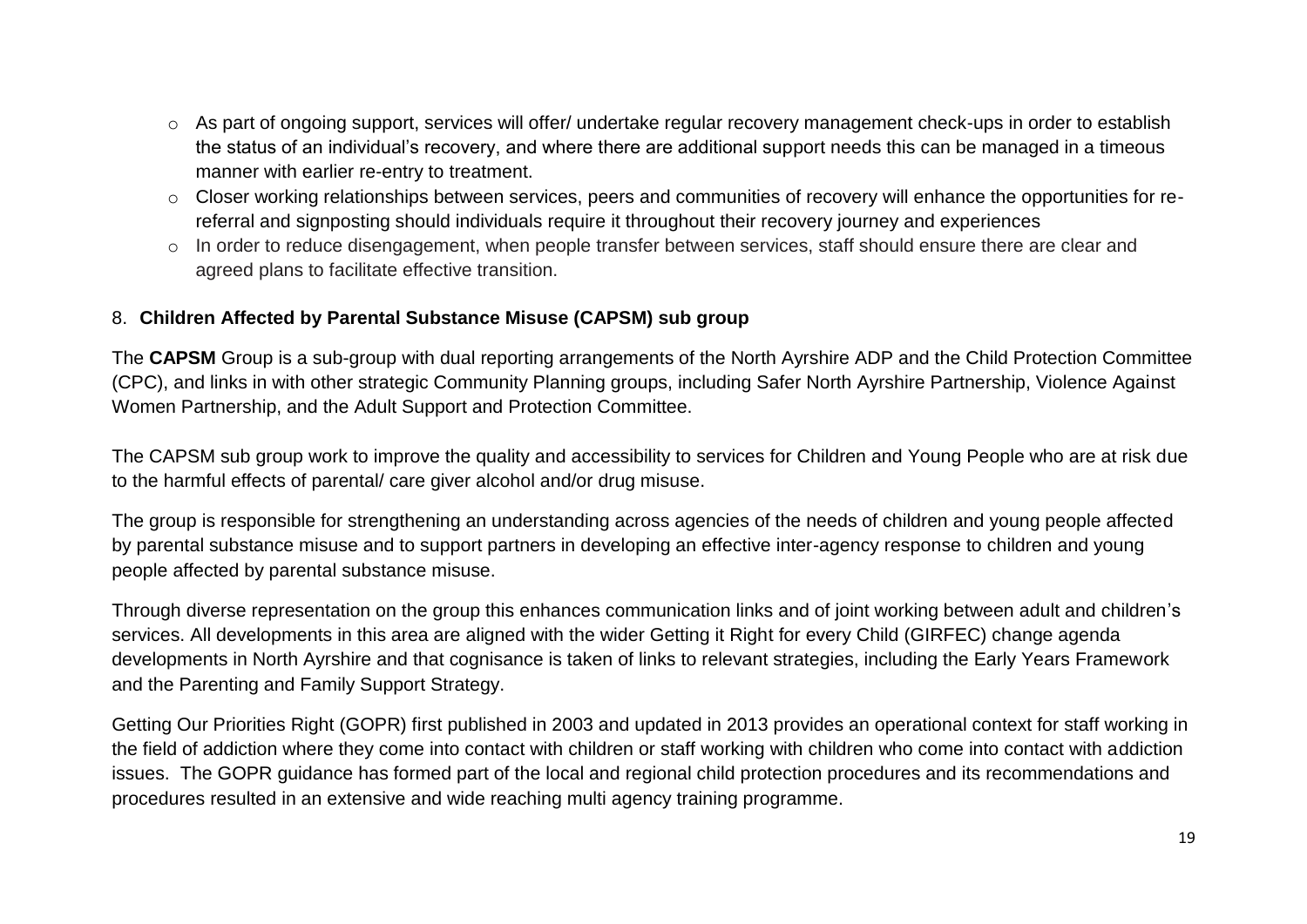The GOPR policy and practice guideline for working with children and families affected by problem drug use acknowledged that not all families affected by problem drug use will experience difficulties. However the exposure of children and young people to the risks factors associated with parental substance misuse may have significant and damaging consequences. These can include children and young people not reaching their full potential at school, taking on the role of caregiver to young siblings or parent(s), being placed at physical risk, developing their own physical and mental health problems, including developing their own substance misuse issues. This policy has since been expanded to include families affected by alcohol misuse.

#### **ADP Sub Group (CAPSM) Strategic Priority areas: Prevention, Protection & Recovery**

**National Outcome(s):**

 **FAMILIES:** Children and family members of people misusing alcohol and drugs are safe, well-supported and have improved life-chances: this will include reducing the risks and impact of drug and alcohol misuse on users' children and other family members; supporting the social, educational and economic potential of children and other family members; and helping family members support the recovery of their parents, children and significant others.

Children affected by parental substance misuse have been specifically cited as a priority area in the drugs strategy, *The Road to Recovery* **(2008)**. The drugs strategy cites the role of adult services and outlines actions to improve identification, assessment, recording and planning, and information sharing; to build the capacity, availability and quality of support services; and to strengthen the consistency and effectiveness of immediate risk management.

| National Indicator:                                                                                                                                        | <b>Baseline</b>                               | Target                                       | Annual performance review (brief summary) | Metric<br><b>RAG</b> |
|------------------------------------------------------------------------------------------------------------------------------------------------------------|-----------------------------------------------|----------------------------------------------|-------------------------------------------|----------------------|
| Maternities with drug use                                                                                                                                  | 82 (2011)                                     | 77<br>$\blacksquare$                         |                                           |                      |
| Child protection with parental drug misuse<br>Child protection with parental drug or<br>alcohol misuse<br>Child protection with parental alcohol<br>misuse | 51 (2014)<br>п<br>77 (2014)<br>п<br>50 (2014) | 48<br>п.<br>73<br>$\blacksquare$<br>47<br>п. |                                           |                      |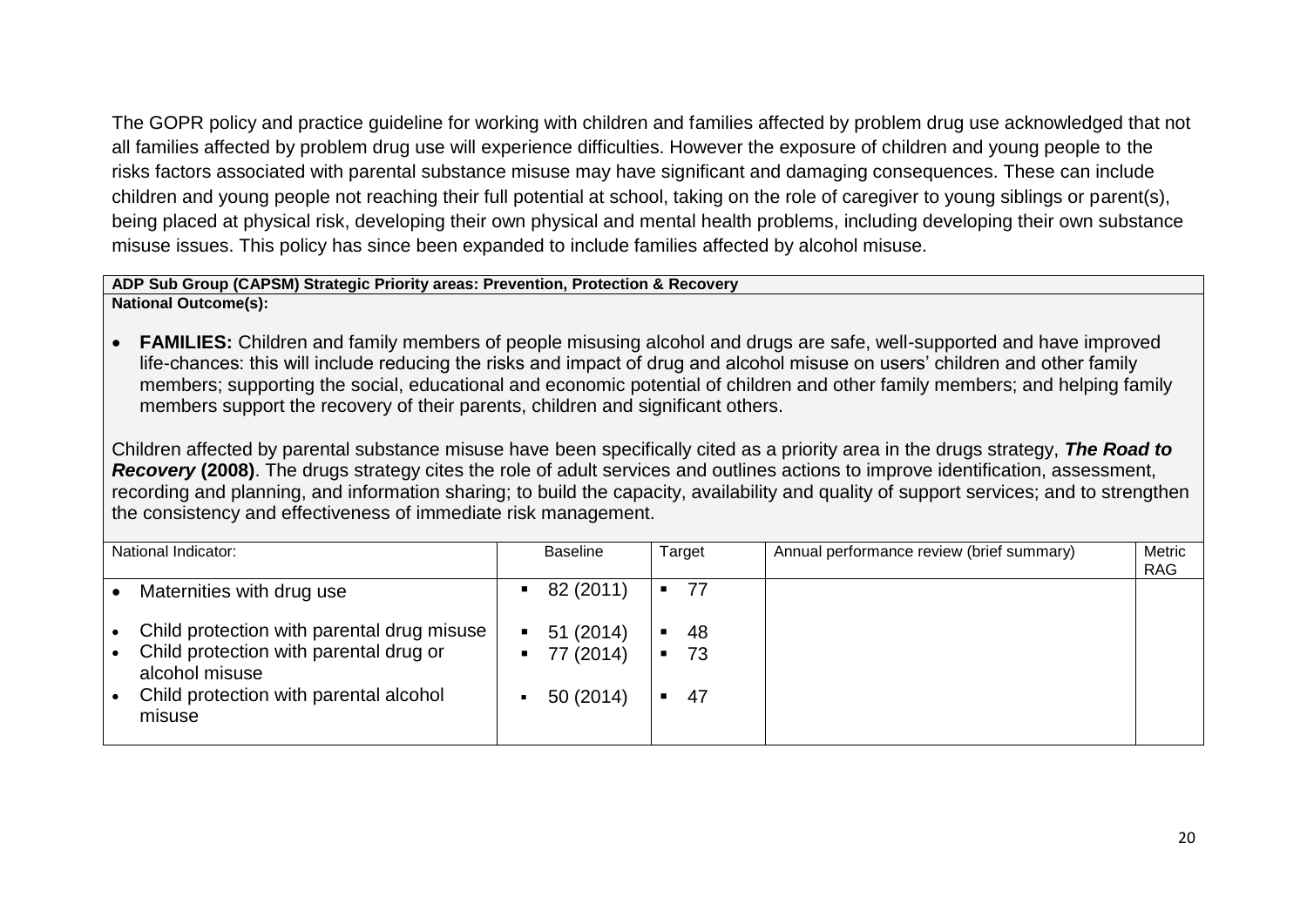\**Whilst the desire is to reduce the number of children involved in child protection processes; should these numbers increase this could be*  interpreted as improvements in assessment/ earlier identification, therefore reducing the risk and the provision of support to meet the needs of *the child* 

- **The following activity will be delivered in order to contribute towards the above noted national outcome and indicators, consisting of**
	- o The ADP will continue to fund the Integrated Addiction Services
	- o Integrated Addiction Services will undertake a Parenting Capacity Assessment as part of initial assessment and linking those identified to engage in the Parenting Programme. A programme will be adapted and delivered to parents who do not currently have the fulltime care of their children
	- o Integrated Addiction Services will engage in Child Protection Case Conferences and consideration of parental needs through completion of child protection assessments
	- o Effective partnership working between Vulnerable Midwife team and Addiction Services
	- o Children's information will be recorded within the SAMS and CareFirst database and to be considered for service development
- Funding will continue for Children 1<sup>st</sup> Forward Steps programme, providing individual and group support to new parents
- Continue to fund the Specialist Midwife (Alcohol) post who will
	- o highlight the impact of alcohol during pregnancy
	- o raise awareness of Fetal Alcohol Spectrum Disorder (FASD) through training and literature
	- o support the Vulnerable Midwife Team
	- o support Maternity staff in the delivery of Alcohol Brief Interventions
	- o contribute to the Early Years Collaborative
	- o Audit work looking at how many women continue to drink alcohol during pregnancy with data being used for improvement work
	- o Maternal alcohol consumption to be highlighted on paediatric notes where this information is made available for children who require assessment for FAS
	- o Establish a local pathway for the diagnosis of FAS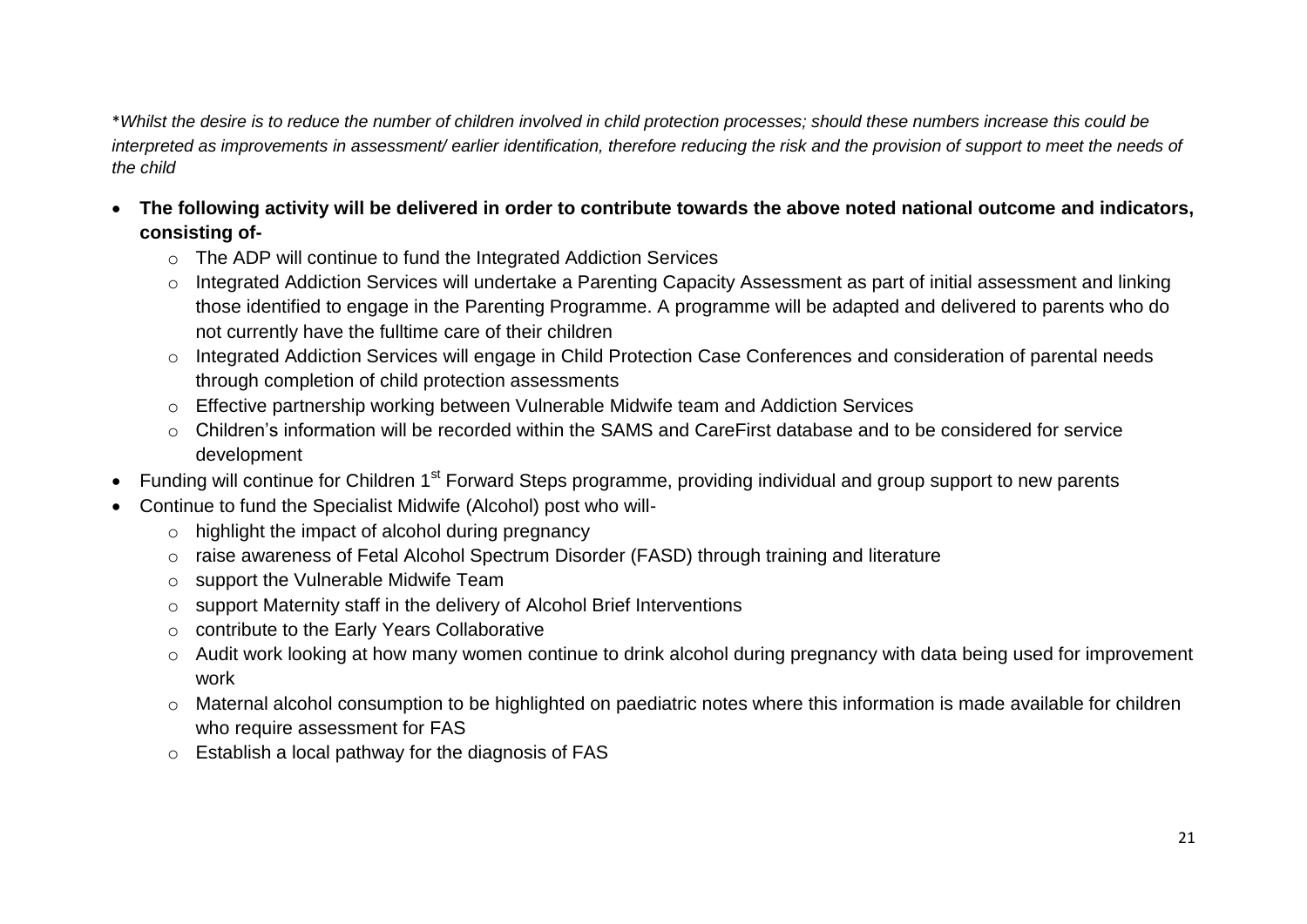- Engaging with and supporting the Carers and Young Carers service where parents/family members are impacted by drugs or alcohol
- Engaging with services who deliver home visits and family programmes
- Engaging with STRADA to deliver specific training programmes, including the two day CAPSM training
- Continue funding to the Rosemount service where they will engage in Children's Units, delivery of family therapy sessions and parenting groups incorporating the 'Angelus Foundation' toolkit for supporting parents to generate discussions with their children; supporting links between children and adult services; signposting young people and parents to groups within the community
- Child protection statistics will be provided on a regular basis for services to consider developments and trends of individual risk factors for children placed on the child protection register, with a particular focus on parental drug misuse and parental alcohol use
- Review support to children where there has been a parental drug related death. Findings will be shared with the Drug Death Review Group
- Findings from the Dartington Research Unit, which will be presented in the summer of 2015, will be considered to inform the ADP's approach, and engagement with education and relevant partners
- The ADP will deliver alcohol/ substance misuse awareness programmes within primary and secondary schools.
	- o The RORY resource will be delivered within all primaries with ongoing evaluation
	- o The SPICE resource will be delivered within secondary schools in conjunction with Campus Police Officers and Community Development
		- o Where children is identified as being affected by parental substance misuse, the ADP will support the delivery of the CHARLIE and Children Harmed by Alcohol Toolkit (CHAT) resources
	- North Ayrshire ADP and North Ayrshire CPC have created **'A Practitioners Guide to Getting Our Priorities Right'**, Working with Children, Young People and Families affected by alcohol and/or drug use across North Ayrshire. The guidance has been developed in partnership across a wide range of services and/or agencies, who are working directly with children, young people and families affected by problematic alcohol and/or drug use. This practitioner's guide is for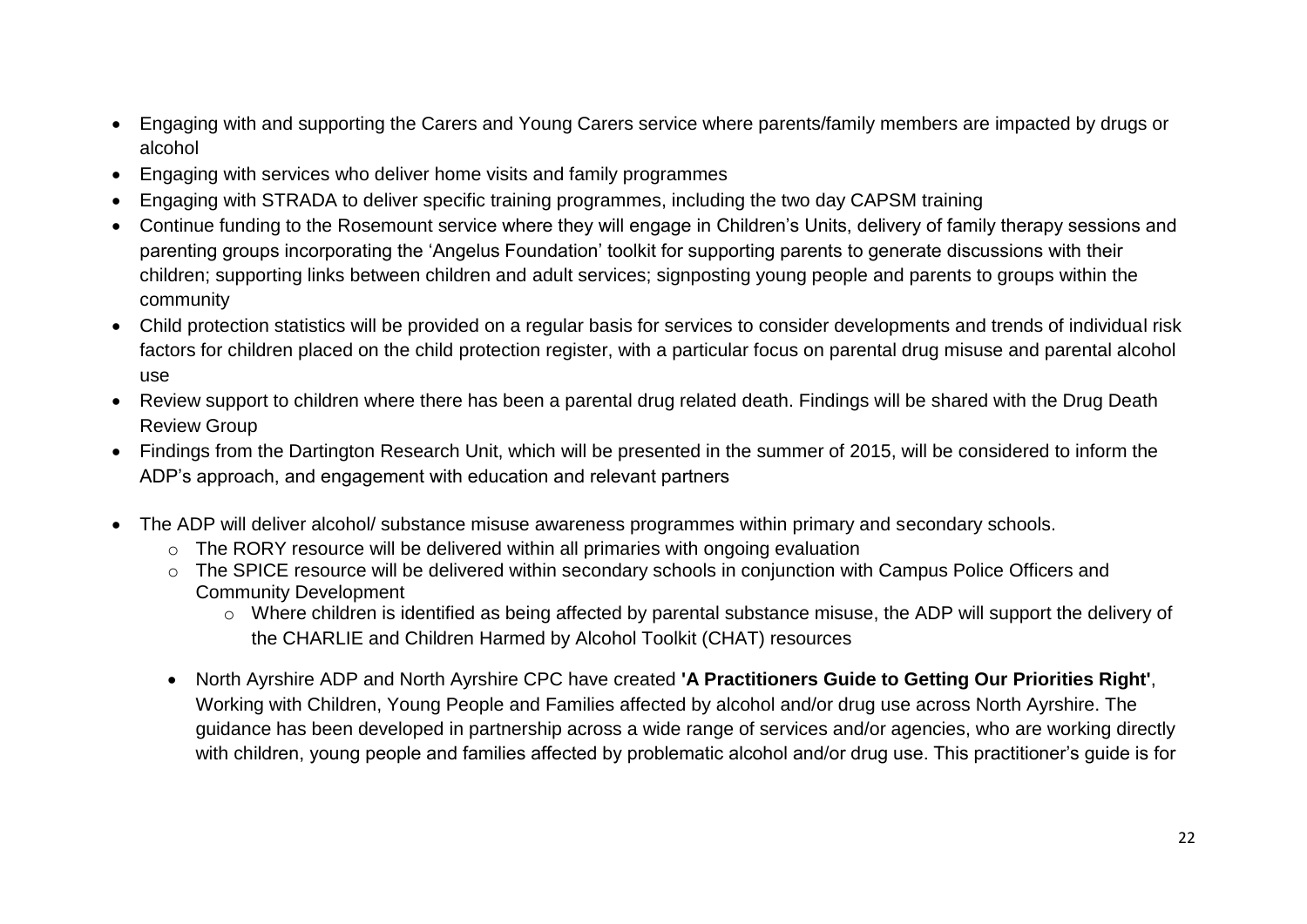all practitioners and managers working with children, young people and their families within the public, private and third sectors across North Ayrshire.

- o The CAPSM sub group members is responsible for the implementation and evaluation in how the resource is being utilised, highlighting practice developments
	- Staff training sessions will be delivered to raise awareness of GOPR practitioners guidance, with a specific focus on enhancing partnership working, communication between children and adult services, and recovery of children and parents

A comprehensive training calendar is delivered by the CPC and ADP. The nature of training is incorporated within the **ADP Harmonised Framework**. Further details can be found within the Workforce Development sub group section.

### **9. The ADP Communities & Prevention sub group (CPG)**

The **CPG** ensure that a whole population approach to prevention and education and early intervention takes place. They provide regular update reports to North Ayrshire ADP and Safer North Ayrshire Partnership (SNAP) highlighting areas for consideration or action as appropriate.

Education is an important tool for increasing the awareness of the effects of alcohol and drug use on individuals, families and communities, and the risks associated with even low levels of alcohol or drug use.

The inclusion of substance misuse in the Curriculum for Excellence is a positive step toward ensuring that all young people in North Ayrshire are aware of the risks associated with alcohol and drug use. However it is recognised in both the Curriculum for Excellence and wider literature that preventative information should be delivered to young people in a range of settings and formats in order to reinforce messages delivered in educational establishments.

Prevention of substance misuse through education is not only important for young people, we recognise the importance of educating the wider adult population on the risks of substance use, in particular alcohol use. This is achieved through the delivery of targeted, audience appropriate messages within formal and community settings.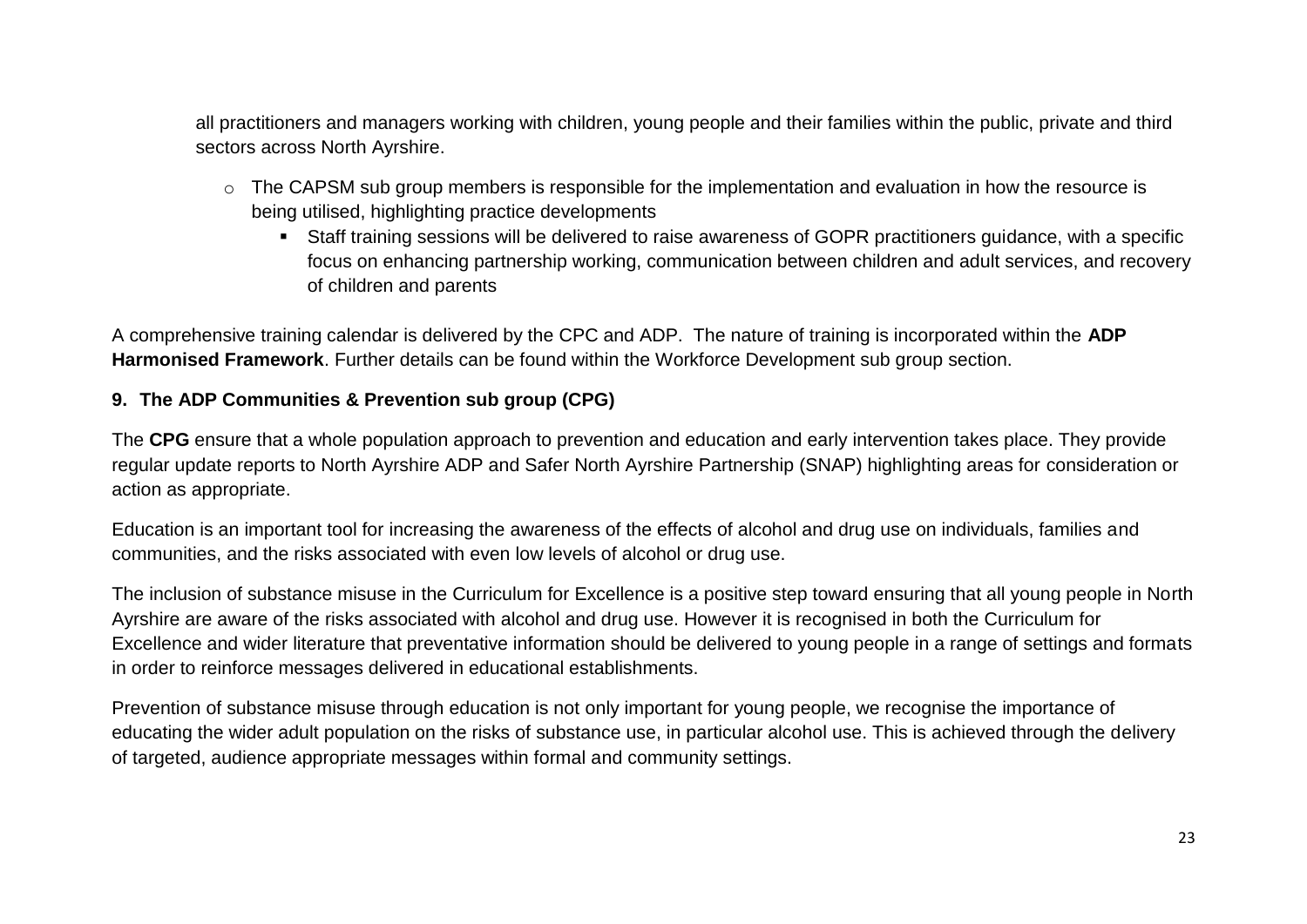The availability of positive alternatives to alcohol and drug use is essential to reduce the level of substance use. Age appropriate activities including diversionary activities for young people and an increase in non-alcohol activities for adults will contribute to a reduction in alcohol consumption.

Domestic abuse is a major problem within North Ayrshire. While we recognise that alcohol is neither an excuse for, nor a cause of, domestic abuse it is a significant factor in incidents reported to the Police. The ADP work alongside the Violence against Women Partnership, to reduce the harmful impact of alcohol in cases of domestic abuse, providing opportunities for both perpetrators and victims to address their alcohol and drug misuse.

A key part of work within communities is to improve the knowledge and understanding across the whole population about drug and alcohol use. The ADP also demonstrates that recovery is possible through positively promoting recovery stories and reduces the levels of fear, blame and stigma.

The significant links between alcohol and drug misuse and offending behaviour are well recognised. In North Ayrshire approximately 70-80% of service users in Criminal Justice Social Work have a background of alcohol and drugs use linked to their offending behaviour.

North Ayrshire ADP and the SNAP will continue to plan and work in partnership around the issues of anti-social behaviour and nuisance as a consequence of alcohol and /or drug misuse.

#### **ADP Sub Group (CPG) Strategic Priority: Prevention; Protection & Communities National Outcome(s):**

- **HEALTH:** People are healthier and experience fewer risks as a result of alcohol and drug use: a range of improvements to physical and mental health, as well wider well-being, should be experienced by individuals and communities where harmful drug and alcohol use is being reduced, including fewer acute and long-term risks to physical and mental health, and a reduced risk of drug or alcohol-related mortality.
- **PREVALENCE:** Fewer adults and children are drinking or using drugs at levels or patterns that are damaging to themselves or others: a reduction in the prevalence of harmful levels of drug and alcohol use as a result of prevention, changing social attitudes, and recovery is a vital intermediate outcome in delivering improved long-term health, social and economic outcomes. Reducing the number of young people misusing alcohol and drugs will also reduce health risks, improve life-chances and may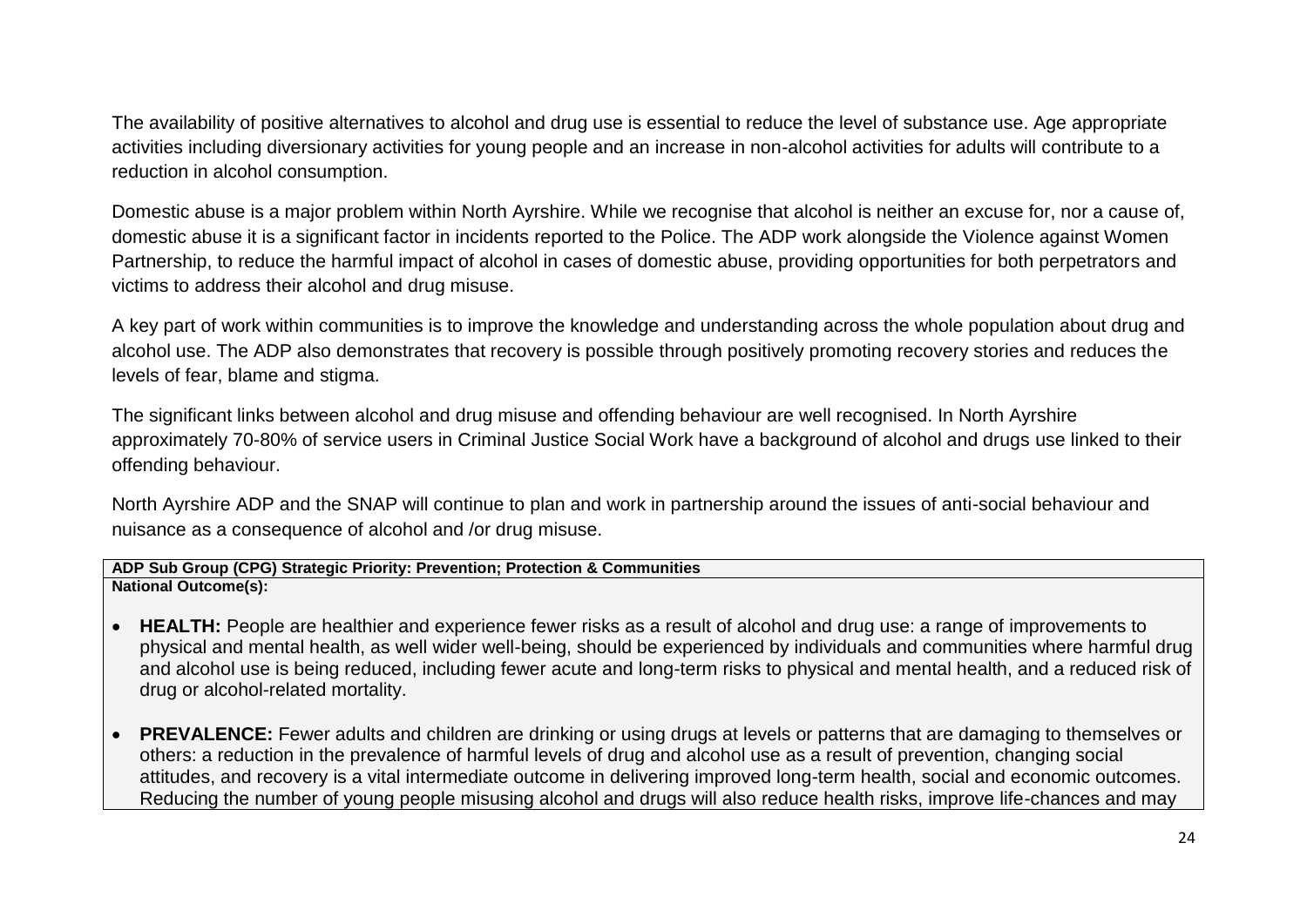reduce the likelihood of individuals developing problematic use in the future.

- **COMMUNITY SAFETY:** Communities and individuals are safe from alcohol and drug related offending and anti-social behaviour: reducing alcohol and drug-related offending, re-offending and anti-social behaviour, including violence, acquisitive crime, drug-dealing and driving while intoxicated, will make a positive contribution in ensuring safer, stronger, happier and more resilient communities.
- **LOCAL ENVIRONMENT:** People live in positive, health-promoting local environments where alcohol and drugs are less readily available: alcohol and drug misuse is less likely to develop and recovery from problematic use is more likely to be successful in strong, resilient communities where healthy lifestyles and wider well-being are promoted, where there are opportunities to participate in meaningful activities, and where alcohol and drugs are less readily available. Recovery will not be stigmatised, but supported and championed in the community.

#### **Ministerial Priorities**

- Increasing the reach and coverage of the national naloxone programme by increasing the number of kits supplied to people at risk of opiate overdose
- Developing local understandings of the prevalence and impact of new psychoactive substances in ADP areas based on locally available information and experience.
- Deliver Alcohol Brief Interventions

### **2015/16 SOA- People are healthier and experience fewer risks as a result of alcohol and drug use**

• Reduction in the number of Drug Related Deaths

| National Indicators:                      | <b>Baseline</b> | Target | Annual performance review (brief<br>summary) | Metric<br><b>RAG</b> |
|-------------------------------------------|-----------------|--------|----------------------------------------------|----------------------|
| Drug related hospital stays               | 290 (2013)      | 280    |                                              |                      |
| Alcohol related hospital stays            | 1208 (2013)     | 1156   |                                              |                      |
| Drug-related mortality                    | 11 (2013)       | 11     |                                              |                      |
| Alcohol related mortality                 | 23 (2013)       | -21    |                                              |                      |
| Hepatitis C among people who inject drugs | 22 (2011)       | 21     |                                              |                      |
| Population prevalence of problem drug use | 1800 (2012)     | 1710   |                                              |                      |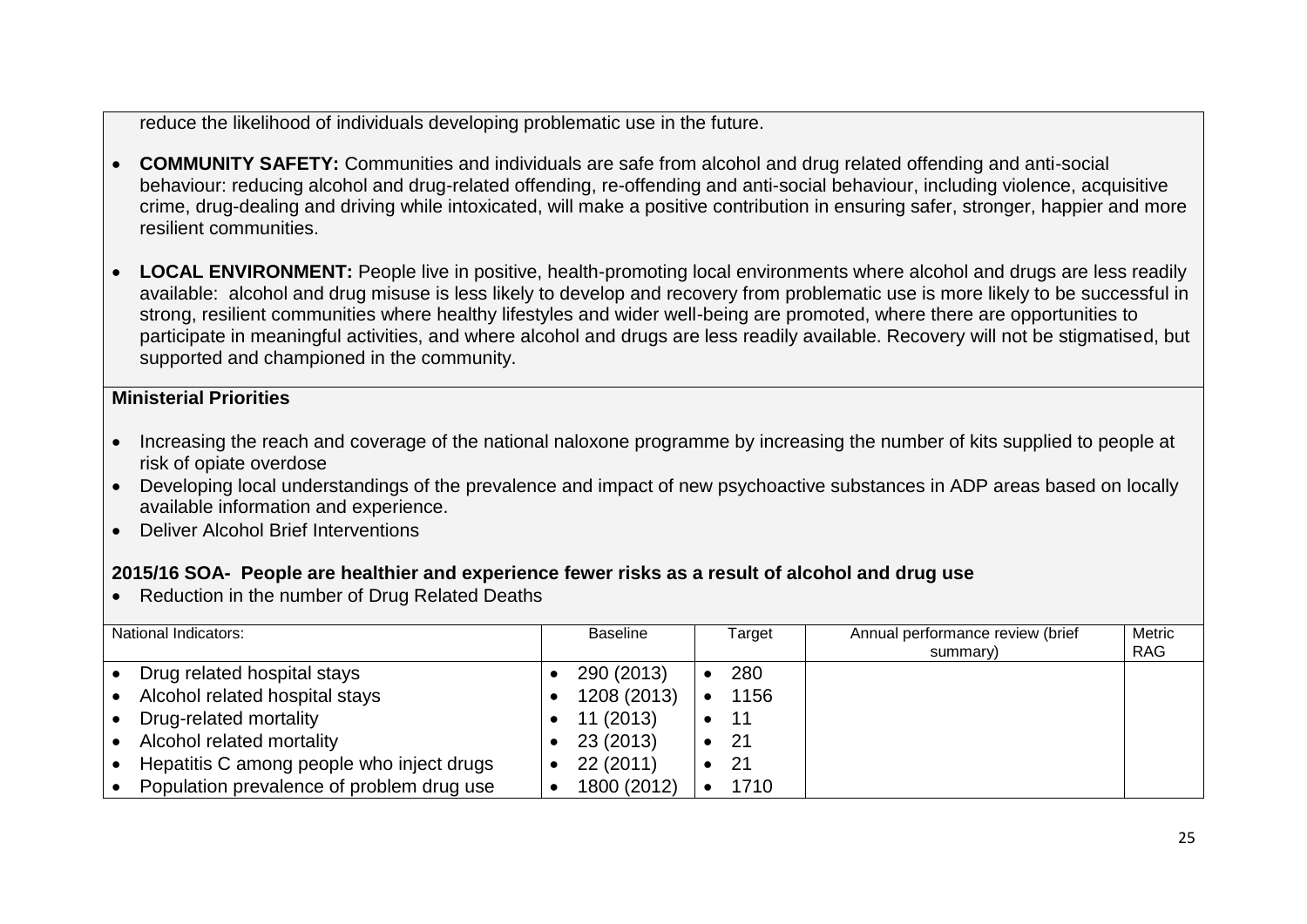| Drug use last month (pupils age 15)           | 45 (2013)<br>$\bullet$  | 42<br>$\bullet$           |
|-----------------------------------------------|-------------------------|---------------------------|
| Drug use last year (pupils age 15)            | 74 (2013)<br>$\bullet$  | 70<br>$\bullet$           |
| Weekly drinkers (pupils age 15)               | 60 (2013)               | 57<br>$\bullet$ $\bullet$ |
| Drug use funded by crime                      | 51(2011)                | 48<br>$\bullet$           |
| Serious assault (alcohol)                     | 100 (2012)<br>$\bullet$ | 94<br>$\bullet$           |
| Common assault (alcohol)                      | 1551 (2012)             | 1500<br>$\bullet$         |
| Vandalism (alcohol)                           | 1905 (2012)             | 1840<br>$\bullet$         |
| Breach of the Peace (alcohol)                 | 490 (2012)              | 462<br>$\bullet$          |
| Pupils age 15 being offered drugs             | 151 (2013)              | 142<br>$\bullet$          |
| Perception of drug misuse in neighbourhood    | 30(2013)<br>$\bullet$   | 28<br>$\bullet$           |
| % people perceiving rowdy behaviour (alcohol) | 33 (2013)<br>$\bullet$  | 31<br>$\bullet$           |
| Licenses in force-                            |                         |                           |
| $\circ$ on trade                              | 281 (2013)              | 281                       |
| $\circ$ off trade                             | 120 (2013)<br>$\bullet$ | 120<br>$\bullet$          |
| Personal licenses in force                    | 1515 (2013)             | 1515                      |
|                                               |                         |                           |

- **Increasing the reach and coverage of the national naloxone programme by increasing the number of kits supplied to people at risk of opiate overdose will be achieved through the following activity**
	- o The ADP will continue to deliver the Take Home Naloxone programme and Training 4 Trainers (T4T) to a diverse range of staff disciplines, family members and people in recovery;
	- o The T4T will be offered to community and prison peer mentors;
	- o Naloxone will be discussed, and offered at point of assessment, for any service user advising of association with opiates;
	- o Reviewing homeless housing policy in the storage of naloxone within residential settings
	- o Promoting the World Overdose Day and naloxone literature
- **Developing local understandings of the prevalence and impact of new psychoactive substances (NPS) in ADP areas, based on locally available information and experience, will be achieved through-**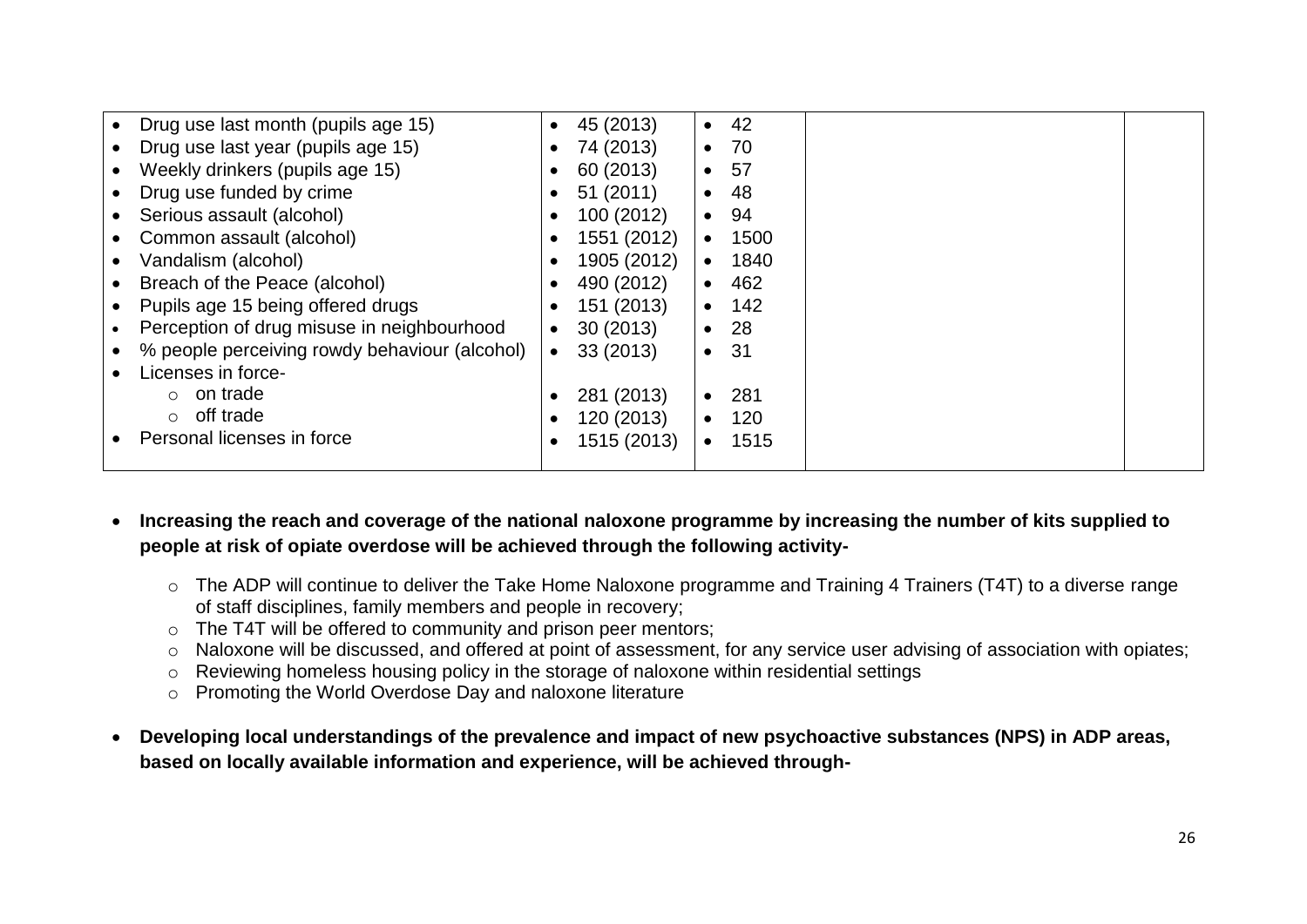- o Ongoing delivery of NPS training to a diverse range of service providers
- o An annual report will be circulated in respect of NPS training, highlighting learning and developments
- o Working in partnership with Scottish Families Affected by Alcohol and Drugs (SFAD)
- o Engagement on the National Expert Review Group on NPS and to adopt findings
- o Services to gather and record information at point of assessment
- o Delivery of the pan Ayrshire Drug Trend Monitoring Group, with dissemination of a quarterly bulletin highlighting trends
- o Collate information within the drug trend monitoring template for wider circulation
- o NPS awareness sessions delivered within secondary schools, incorporated within the Substance Prevention in Community Education (SPICE) resource, and utilising Campus Police Officers to promote
- o NPS resources circulated within the ADP network and incorporated within ADP website
- o NPS workshops delivered within Ayrshire College
- o Consider and respond to the sale of NPS through engagement with Trading Standards and Police Scotland
- o The delivery of awareness raising campaigns to a range of stakeholders
- **The following activity will be delivered in order to contribute towards the above noted national outcomes, consisting of**
	- o The inclusion of alcohol/ substance misuse awareness programmes within primary and secondary schools.
		- The RORY resource will be delivered within all primaries with ongoing evaluation
		- The SPICE resource will be delivered within secondary schools in conjunction with Campus Police Officers and Community Development
		- Delivery of the Jump2It basketball initiative in primary schools
		- Fire School Liaison Officers will deliver a series of presentations as part of the Fire Safety for Schools Programme, in which the correlation between drugs and alcohol, particularly when cooking are covered.
		- Firereach courses will be delivered to secondary schools highlighting the relationship between fire risk/road traffic collisions and alcohol/drug use.
	- o Findings from the Dartington Research Unit will be considered to inform the ADP's approach, and engagement with education and relevant partners. One of the key risk factors identified is the early initiation of substance use
	- o Test purchasing operations will take place within off sales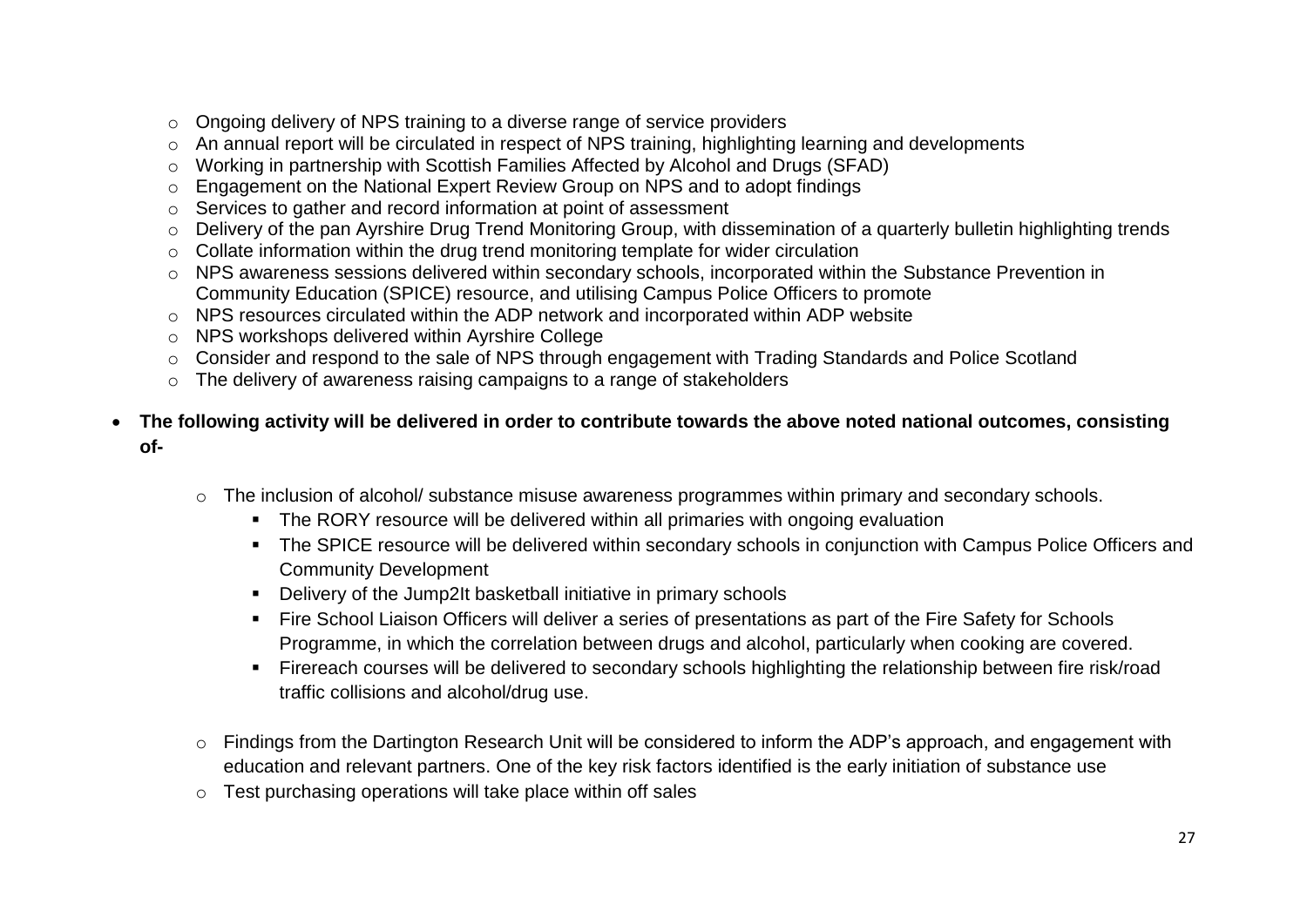- o Engaging with STREETWISE, a partnership involving local young people, Modern Apprentices, North Ayrshire Council Youth Services and Police Scotland with support from other partners including the NHS
- o Engagement with higher threshold young people through continued funding for Rosemount and Programmes Approach Team
- o Engaging with accommodated young people and those within homeless settings
- o Engaging with parents of young people to raise awareness of programmes taking place and to raise their confidence in discussing subject matter
- o Support effective pathways and ongoing support for young people who has presented at A&E with alcohol/drug related issues
- o Prevalence study being undertaken between Ayrshire College and Scottish Families Affected by Alcohol and Drug Use to Ayrshire College students. Study aims to find out the harms caused to students by someone else's alcohol or drug use, and a prevalence question about students' own alcohol and/or drug use included.
- o Formal partnership with Alcohol Focus Scotland to consider the impact of alcohol use within communities and methods being identified to address these matters
- $\circ$  Delivery of Alcohol Brief Interventions within priority and non-priority settings
- o Engagement with the Adult Support and Protection committee
- **The reduction of Blood Borne Viruses (BBV) and Sexually Transmitted Infections (STI) will be achieved through**
	- o The provision of a range of needle exchange sites
	- o The offer of BBV and sexual health testing during initial assessments and review meetings
	- o Support being provided to individuals undertaking BBV related treatment
	- o Delivery of Hepatitis C support groups
	- o Engagement between the ADP and BBV Managed Care Network, identifying partnership working and joint commissioning
	- o The delivery of BBV training through the addiction calendar and Ayrshire College
	- o Promotion of World Aids Day and World Hepatitis Day
	- o Health literature located within a number of settings
	- o Promotion of C-Card venues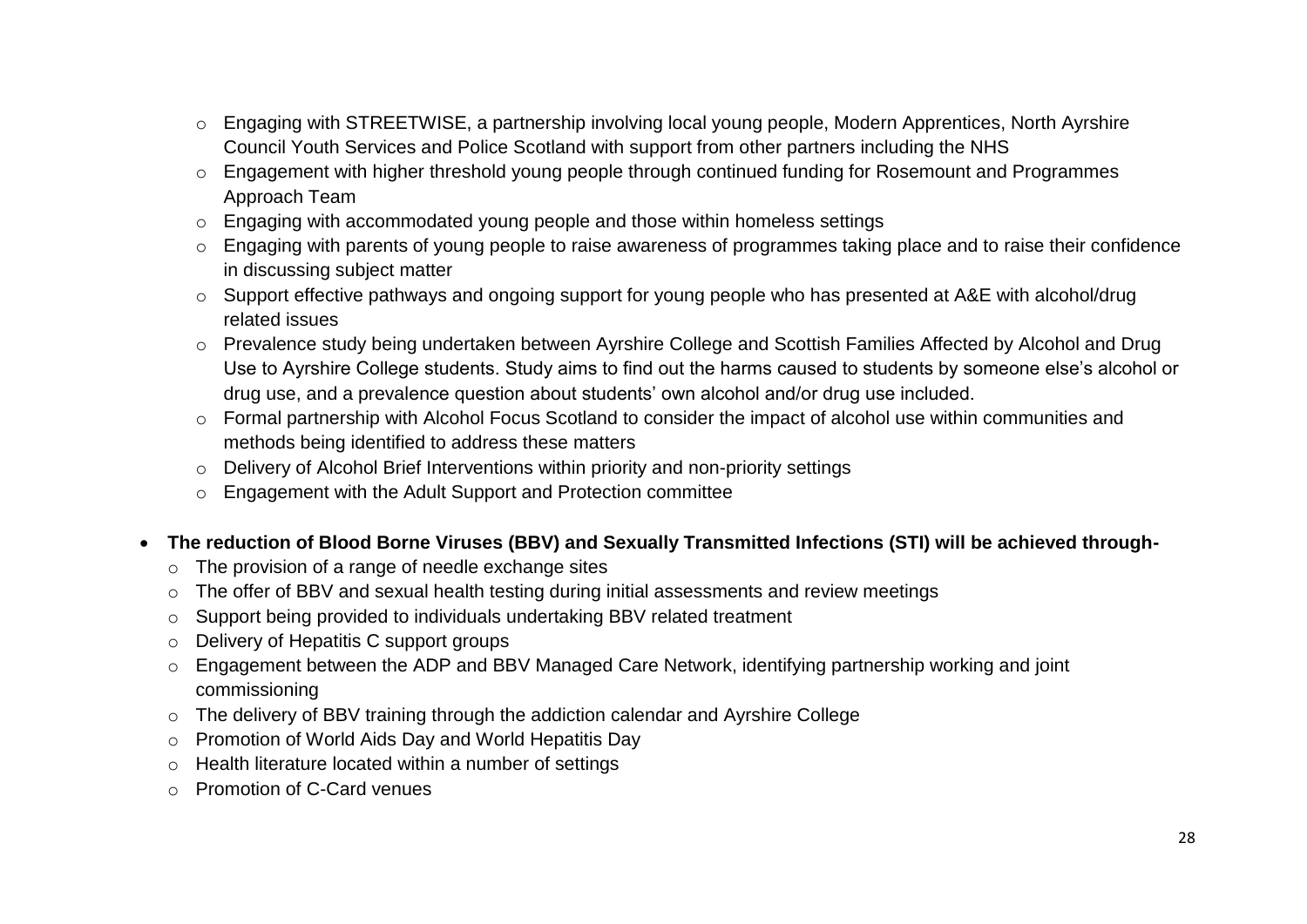# **Fire Safety**

 Working closely with Scottish Fire and Rescue Service colleagues in order to raise awareness and conducting Home Fire Safety Visits, with a particular focus on individuals involved with addiction services

# **Diversionary Activity**

- The ADP will continue to fund the Multi Agency Problem Solving Group (MAPSG) in order to provide diversionary support within communities, such as Mobile Youth Centre deployment and a portable football pitch
- The ADP will encourage ideas for diversionary activity, with a particular focus on engagement with young people. The ADP work closely with Community Development in supporting and consider funding for similar projects such as the 3 Towns Motor Project, Mobile Skate park and Dry Bar initiatives

# **Workplace Policies**

- Alcohol and Drug Policy Training will be delivered to managers within statutory and non-statutory services
- Support will be provided to companies on the development of their alcohol and drug policies that will meet the requirements of the Healthy Working Lives criteria
- An annual campaign will be delivered to highlight alcohol and drug policies to staff.

# **Increased knowledge and changed attitudes to alcohol, drinking and drugs**

- Continue to fund the Specialist Midwife (Alcohol) highlighting the impact of alcohol during pregnancy, raising awareness of Fetal Alcohol Spectrum Disorder (FASD),and supporting the Vulnerable Midwife Team and Maternity staff
- Deliver and promote the annual FASD awareness day each September; and ongoing circulation of literature and best practice promoted
- The ADP will work alongside public health colleagues in taking a whole population approach to promote annual health messages in the impact of alcohol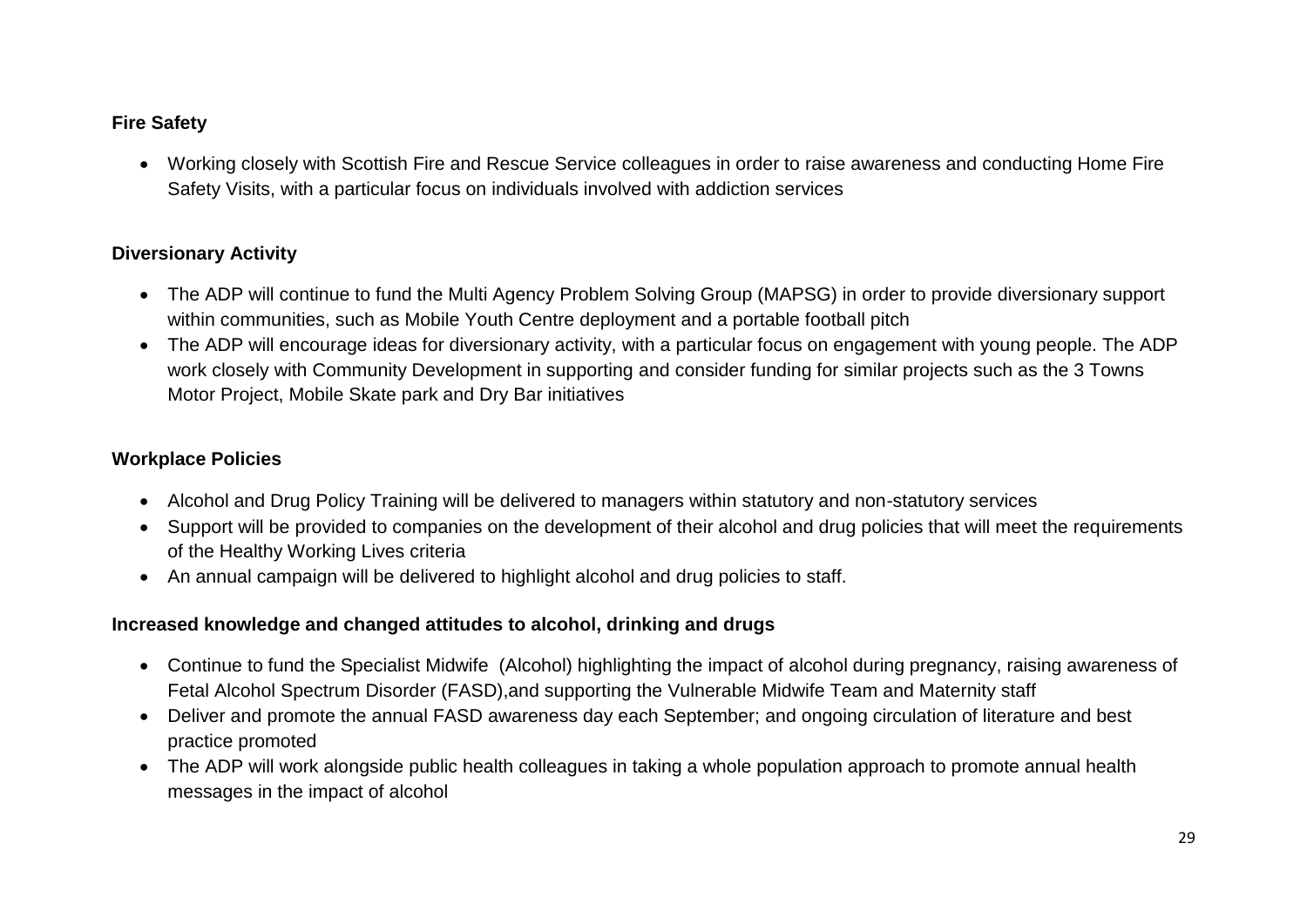- Engagement with Elected Members and Community Planning Partnership to highlight the ADP's work and challenges
- The ADP will submit information to the Licensing Board evidencing alcohol related issues
- The ADP will provide input to the development of the Licensing Board's licensing policy and overprovision statements
- Working alongside the Violence against Women Partnership and MADART
- Incorporate questions within the People Panel questionnaire and to consider findings that will support the ADP's approach
- Promoting a wide range of alcohol and drug related literature within the ADP website and links to specialist organisations for all stakeholders

### **Reduction of Crime**

- Police Scotland North Ayrshire division will continue to utilise Twitter account and Facebook page in order to reduce the fear of crime and anti-social behaviour, highlighting the partnership work of the MAPSG Safe Positive Communities team whilst promoting safety messages, events taking place and information about alcohol and drugs.
- The ADP will continue to fund Police Scotland to have a presence within Accident and Emergency within both Ayrshire General Hospitals during weekends, bank holidays and special events, ensuring the safety of staff and patients
- Engaging with Police Scotland's Prevention First model, supporting/ signposting individuals to appropriate services
- Alcohol Brief Interventions will continue to be delivered with criminal justice services
- Group work interventions will be delivered by Rosemount to young people on Community Prevention Orders
- Criminal justice colleagues will deliver alcohol and drug treatment requirements
- **Effective partnership working between criminal justice and addiction services**
- The ADP will engage in the Community Justice Authority Throughcare Group in order to identify effective arrangements to support the transition from prison to the community

The **CPG** will work closely with the two Pan Ayrshire ADP groups-

### **10.Drug Death Review Group (DDRG)**

The **DDRG** share knowledge, information and understanding in areas of operational attendance and the investigation of sudden deaths and associated factors which have resulted from drug related circumstances.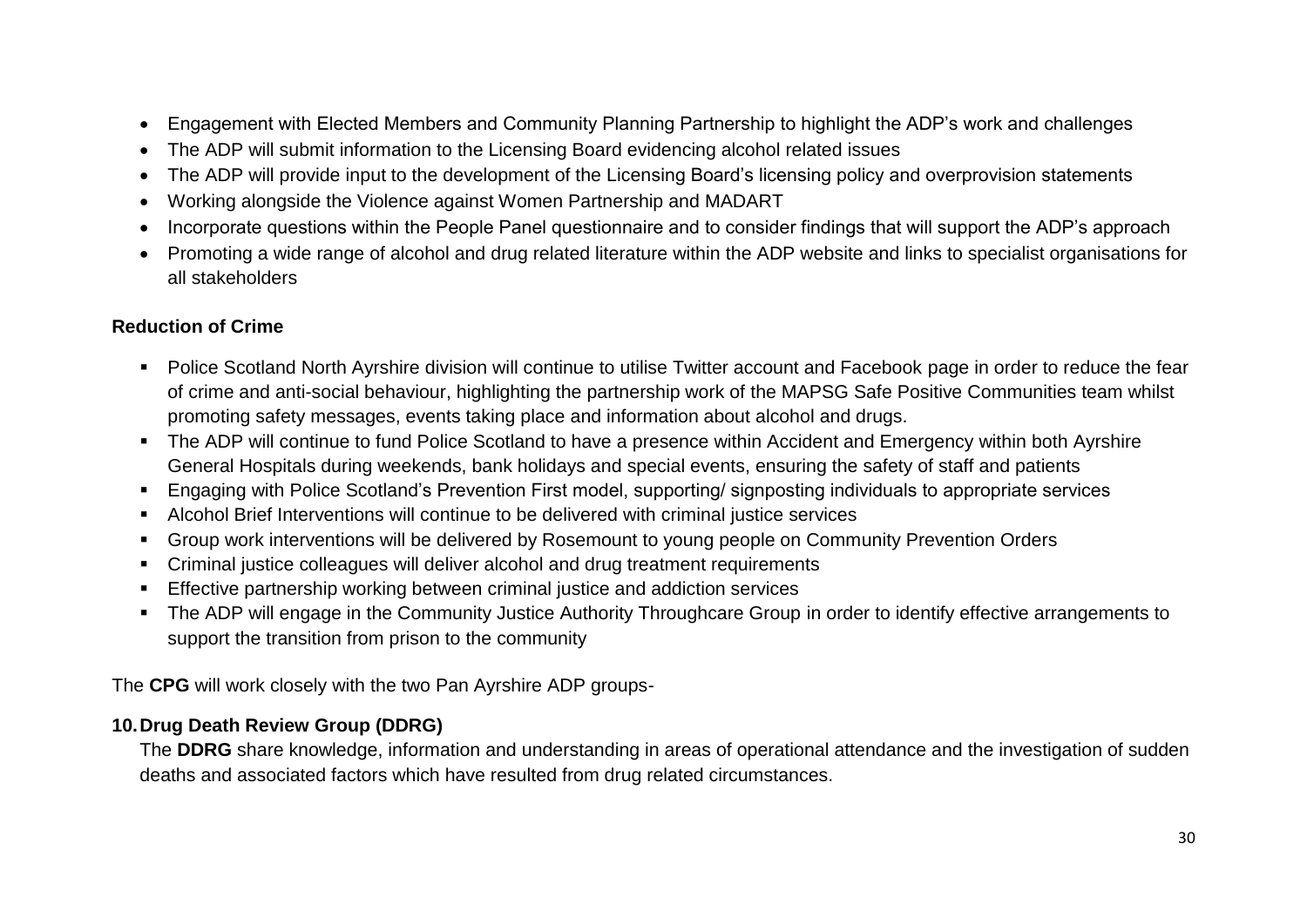The DDRG consider the circumstances of each individual prior to death, including place of death, employment and accommodation status, family support and the nature of the individuals drug use; identification of patterns and preventable factors in social and clinical circumstances surrounding the deaths, and consideration of the associations between them; **m**aintaining a local database on drug related deaths and identifying the limitations to the use of this information locally and nationally; and making recommendations to ADP's and key stakeholders for policy and practice changes, targeting a reduction in drug related deaths.

# **11.Drug Trend Monitoring Group (DTMG)**

The **DTMG** gathers and disseminates, where appropriate, up-to-date information on emerging drug availability and use, including New Psychoactive Substances, throughout Ayrshire; identifying patterns of use and consequences**.** The DTMG provide a single point of contact for information on emerging trends, when required, by internal or external agencies on a local and national basis.

12.The **ADP Workforce Development Sub Group** was established by the ADP to take forward the implementation of specific work streams within the ADP strategy and key actions from other ADP thematic subgroups. The overall remit of the Group is to conduct a whole population approach to prevention and education**;** to achieve the outcomes set out within the Scottish Government/COSLA document: Supporting the Development of Scotland's Alcohol and Drug workforce (the statement is *for anyone who has a role in improving outcomes for individuals, families or communities with problematic drug or alcohol use*); to identify the workforce development needs in North Ayrshire and implement appropriate training.

The ADP will continue to fund the Prevention and Service Support Team (PSST) offering quality training to hundreds of participants. The team's main objective and commitment is to provide a wide range of education and training initiatives which focus on improving awareness, competence and knowledge of both those affected by substance misuse and those working in the field. An annual training calendar is provided with a diverse range of subjects offered, and is updated on a regular basis to reflect the needs of individuals and changes in trends.

North Ayrshire ADP Workforce Development Group introduced the **Harmonised Training Framework** in 2014. The purpose of this document is to offer a model harmonising the National Framework for Child Protection Learning and Development in Scotland and the COSLA Supporting the Development of Scotland's Alcohol and Drug Work Force 2010. Each of these approaches embraces a common vision that identifies the need to develop a competent workforce at all levels. Furthermore both documents assert the need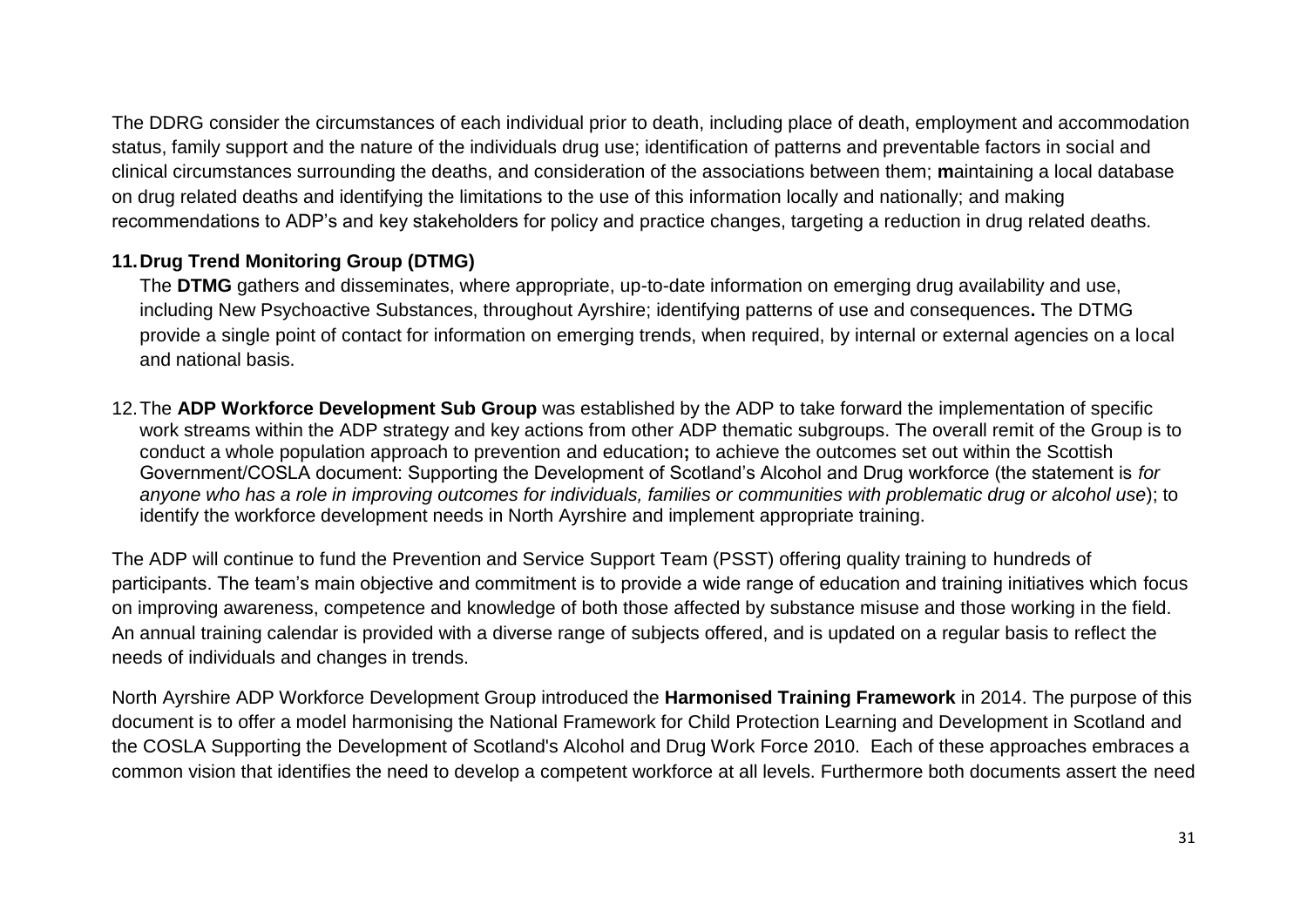for workers and practitioners to possess the necessary skills and expertise to improve outcomes for children, young people, families and individuals and assist those who are on their journey to recovery.

Using the framework managers and practitioners will be able to identify courses which will promote learning and provide professional development. The workforce development group will also be able to identify courses which we need to design with partners to meet the changing needs and demand of working in the fields of substance use, recovery and child protection

The layout of the framework supports managers and practitioners to identify the training level commensurate to the roles and the duties they carry out within their organisation, along with a reference to the learning priorities. The training events that can be accessed through the framework incorporates courses delivered by the Child Protection Committee, Prevention and Service Support Team, Sexual Health Training Team, Scottish Recovery Network, Choose Life, and Adult Support and Protection.

North Ayrshire **ROSC Practitioners Forum** reports to the ADP ROSC sub group. The Forum is a group made up of staff involved at various levels within statutory and non-statutory, and voluntary sector addiction services. The remit of the Forum explores practice related, identifying and contributing to the resolution of barriers to addiction services becoming more recovery orientated. The group itself will act as a conduit to more recovery orientated practices.

Actions identified and to be supported by the Workforce Development sub group-

- All staff within addiction services will undertake training in order to utilise the Recovery Capital Questionnaire
- Circulating a staff questionnaire to consider workplace attitudes to recovery
- Training programme to support the delivery of Getting Our Priorities Right (GOPR) practitioners guidance, with a specific focus on enhancing partnership working between children and adult services
- Annual training/ refresher of New Psychoactive Substances
- Education staff will be offered training and support to deliver the RORY and SPICE resources within primary and secondary schools. Campus Police Officers and Community Education will be offered training in SPICE
- Staff and service users trained in Wellness Recovery Action Plans (WRAP) in order to facilitate groups
- Staff and service users, in community and prison settings, trained in Self-Management and Recovery Training (SMART) and the facilitate groups
- Supporting service users to access the Capacity Building group